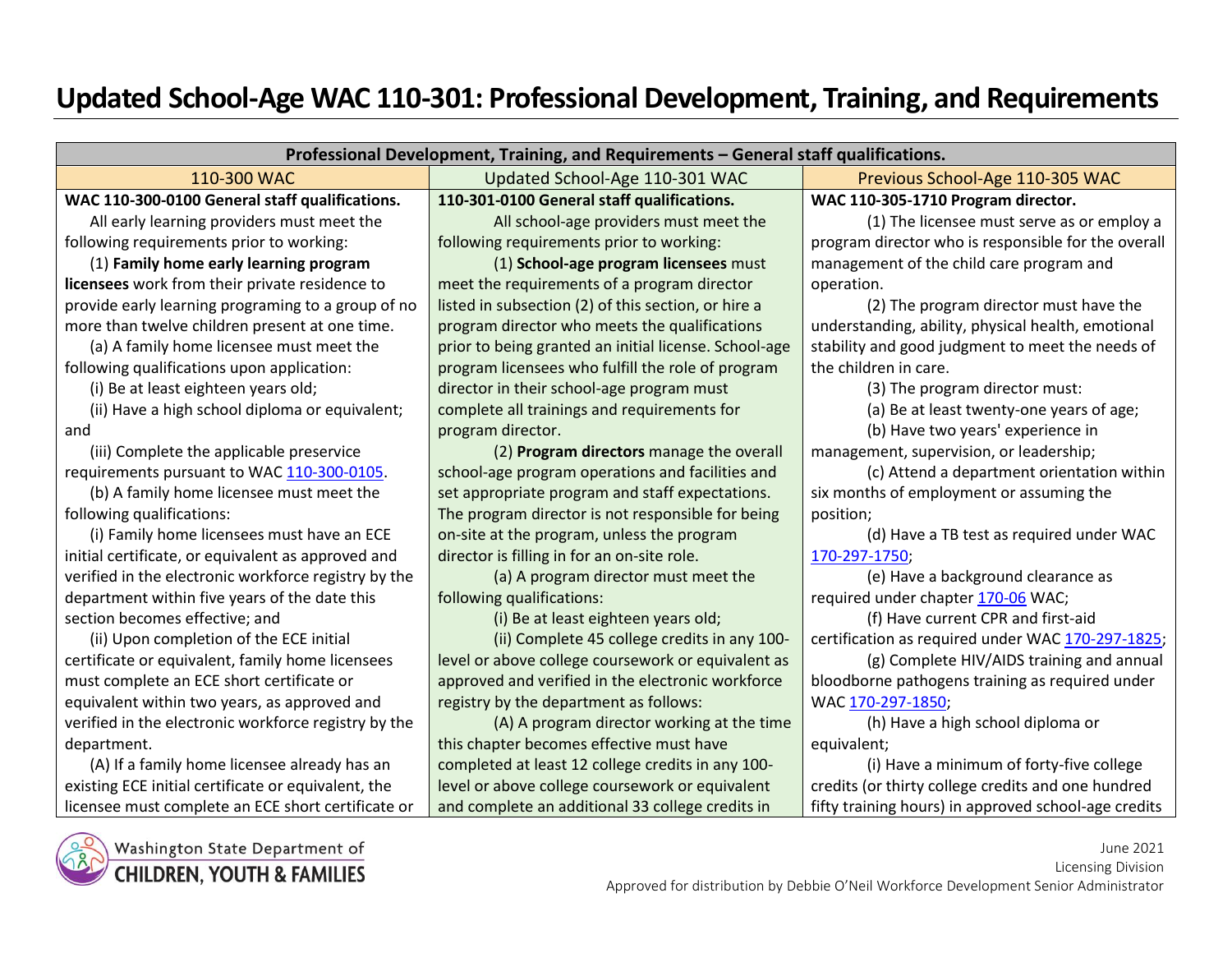equivalent within five years of licensure by the department.

(B) Five years from the date this rule takes effect, the family home licensee must complete an ECE short certificate or equivalent within three years.

(iii) Have their continued professional development progress documented annually.

(c) Family home licensees must provide the following services:

(i) Be on-site for the daily operation of the early learning program fifty percent or more of weekly operating hours, or designate a person with the qualifications of a family home licensee to be on-site when not present;

(ii) Comply with these foundational quality standards;

(iii) Develop a curriculum philosophy, communicate the philosophy to all early learning program staff and parents, and train staff to ensure the philosophy serves all children in the early learning program;

(iv) Have knowledge of community resources available to families, including resources for children with special needs and the ability to share these resources with families; and

(v) Oversee early learning program staff and support staff in creating and maintaining staff records.

(2) **Center early learning program licensees** must meet the requirements of a center director, listed in subsection (3) of this section, or hire a center director who meets the qualifications prior to being granted an initial license. Center licensees who fulfill the role of center director in their early learning program must complete all trainings and requirements for center directors.

any 100-level or above college coursework or equivalent within five years of the date this section becomes effective.

(B) A program director hired or promoted after this chapter becomes effective must have completed 12 college credits in any 100-level or above coursework or equivalent prior to being hired or promoted, and complete an additional 33 college credits in any 100-level or above coursework or equivalent within five years of the time of hire or promotion.

(iii) Complete the applicable preservice requirements, pursuant to WAC 110-301-0105; and

(iv) Have their continued professional development progress documented annually.

(b) A program director must provide the following services:

(i) A program director may fill in as a site director or teacher if acting in this role does not interfere with the responsibilities of managing the school-age program;

(ii) Comply with foundational quality standards;

(iii) Develop a program philosophy, communicate the philosophy to all school-age program staff, parents, and guardians, and train staff to ensure the philosophy serves all children in the program (or designate a site director with this responsibility);

(iv) Have knowledge of community resources available to families, including resources for children with special needs and be able to share these resources with families (or designate a site director with this responsibility); and

(v) Oversee professional development plans for school-age program staff including, but not limited to:

as specified in the Washington state guidelines for determining related degree and approved credits; and

(j) Have completed basic STARS training or possess an exemption.

(4) A program director must be on the premises as needed.

(5) When the program director is not onsite the program director must leave a competent, designated staff person in charge. This staff person must meet the qualifications of a site coordinator and may also serve as child care staff when that role does not interfere with management and supervisory responsibilities.

# **WAC 110-305-1715 Site coordinator.**

(1) A child care program may employ a site coordinator responsible for being on-site with children, program planning, and program implementation. The site coordinator must provide regular supervision of staff and volunteers.

(2) The site coordinator must have the understanding, ability, physical health, emotional stability and good judgment to meet the needs of the children in care.

(3) Site coordinator staff must:

(a) Be twenty-one years of age;

(b) Have two years management

experience in a related field;

(c) Attend a department orientation within six months of employment or assuming the position;

(d) Have a high school diploma or equivalent;

(e) Have completed thirty college credits in approved school-age credits as specified in the Washington state guidelines for determining related degree and approved credits, or twenty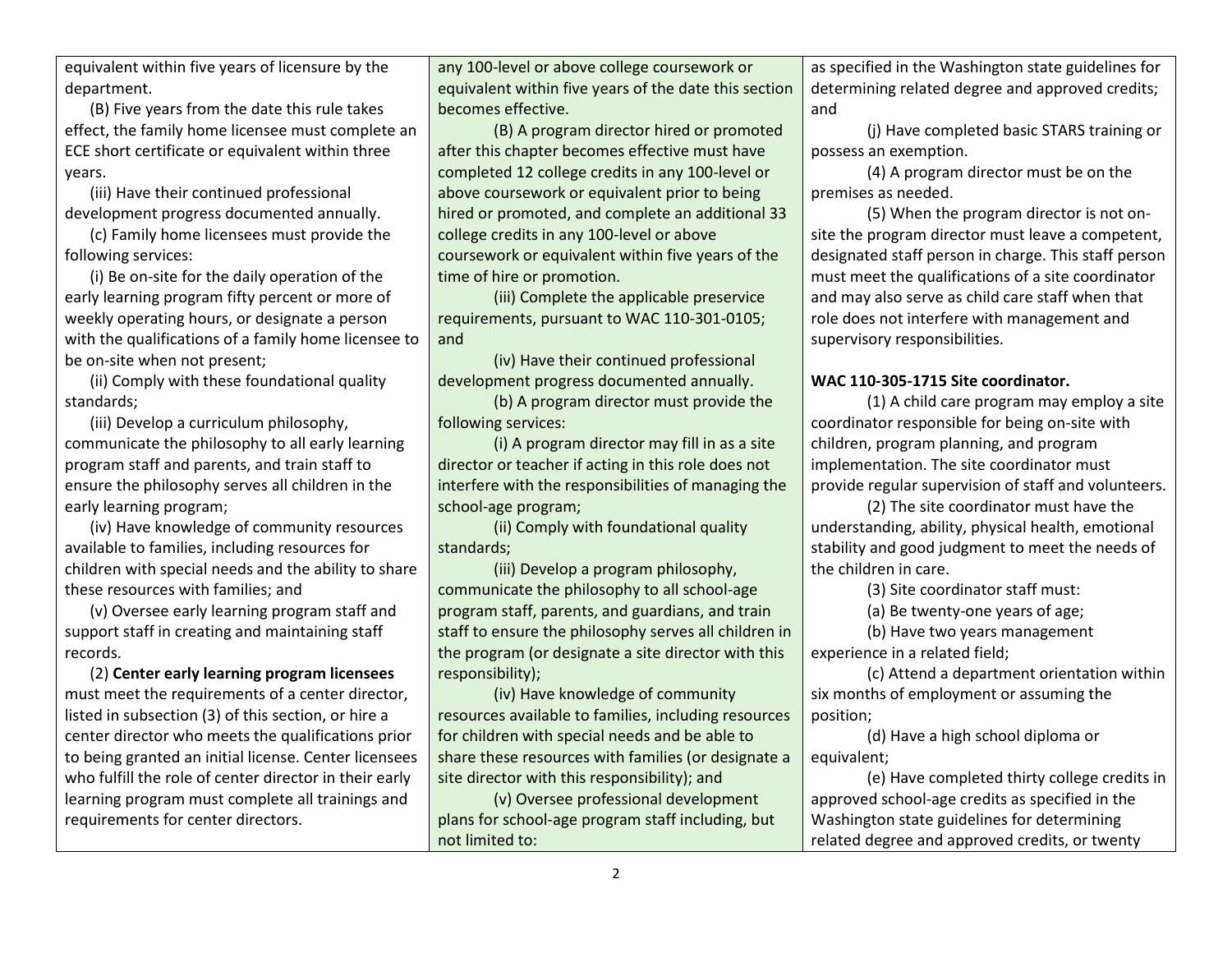(3) **Center directors or assistant directors** manage the early learning program and set appropriate program and staff expectations.

(a) A center director must meet the following qualifications:

(i) Be at least eighteen years old;

(ii) Have an ECE state certificate or equivalent as approved and verified in the electronic workforce registry by the department as follows:

(A) A center director working at the time this chapter becomes effective must complete an ECE state certificate or equivalent within five years of the date this section becomes effective;

(B) A center director hired or promoted after this chapter becomes effective must have an ECE state certificate or equivalent within five years of the time of hire.

(iii) Have two years of experience as a teacher of children in any age group enrolled in the early learning program and at least six months of experience in administration or management or a department approved plan;

(iv) Complete the applicable preservice requirements, pursuant to WAC [110-300-0105;](https://apps.leg.wa.gov/wac/default.aspx?cite=110-300-0105)

(v) If a center director does not meet the minimum qualification requirements, the center early learning program must employ an assistant director or program supervisor who meets the minimum qualifications of these positions;

(vi) Have their continued professional development progress documented annually.

(b) An assistant director must meet the following qualifications:

(i) Be at least eighteen years old;

(ii) Have an ECE state certificate or equivalent as approved and verified in the electronic workforce registry by the department as follows:

(A) Providing support to staff for creating and maintaining staff records;

(B) Setting educational goals with staff and locating or coordinating state-approved training opportunities for staff; and

(C) Mentoring the site director.

(3) **Site directors** plan and implement the school-age program services under the oversight of a program director. The site director is responsible for being on-site during the program's operating hours.

(a) A site director must meet the following qualifications:

(i) Be at least eighteen years old;

(ii) Complete 30 college credits in any 100 level or above college coursework or equivalent as approved and verified in the electronic workforce registry by the department as follows:

(A) A site director working at the time this chapter becomes effective must have completed at least 12 college credits in any 100-level or above college coursework or equivalent and complete an additional 18 college credits in any 100-level or above coursework within five years of the date this section becomes effective;

(B) A site director hired or promoted after this chapter becomes effective must have completed 12 college credits in any 100-level or above coursework prior to being hired or promoted, and complete 18 college credits in any 100-level or above coursework within five years of the time of hire or promotion.

(iii) Complete the applicable preservice requirements, pursuant to WAC 110-301-0105; and

(iv) Have their continued professional development progress documented annually.

college credits and one hundred clock hours of related community training;

(f) Have completed basic STARS training or possess an exemption;

(g) Complete ongoing training hours as required under WAC [170-297-1800;](https://app.leg.wa.gov/wac/default.aspx?cite=170-297-1800)

(h) Develop an individual training plan;

(i) Have a food worker card, if applicable;

(j) Attend an agency orientation as required under WAC [170-297-5800.](https://app.leg.wa.gov/wac/default.aspx?cite=170-297-5800)

and

(4) A site coordinator must be on the premises for the majority of hours that care is provided each day. If temporarily absent from the program, the site coordinator must leave a competent, designated staff person in charge who meets the qualifications of a site coordinator.

(5) The site coordinator may also serve as child care staff when the role does not interfere with management and supervisory responsibilities.

# **WAC 110-305-1720 Lead teachers.**

(1) Lead teachers may be employed to be in charge of a child or a group of children.

(2) The lead teacher must have the understanding, ability, physical health, emotional stability and good judgment to meet the needs of the children in care.

(3) Lead teachers must:

(a) Be eighteen years of age or older;

(b) Have one year experience in school-age care;

(c) Have a TB test as required under WAC [170-297-1750;](https://app.leg.wa.gov/wac/default.aspx?cite=170-297-1750)

(d) Have a background clearance as required under chapter [170-06](https://app.leg.wa.gov/wac/default.aspx?cite=170-06) WAC; (e) Have current CPR and first-aid certification as required under WAC [170-297-1825;](https://app.leg.wa.gov/wac/default.aspx?cite=170-297-1825)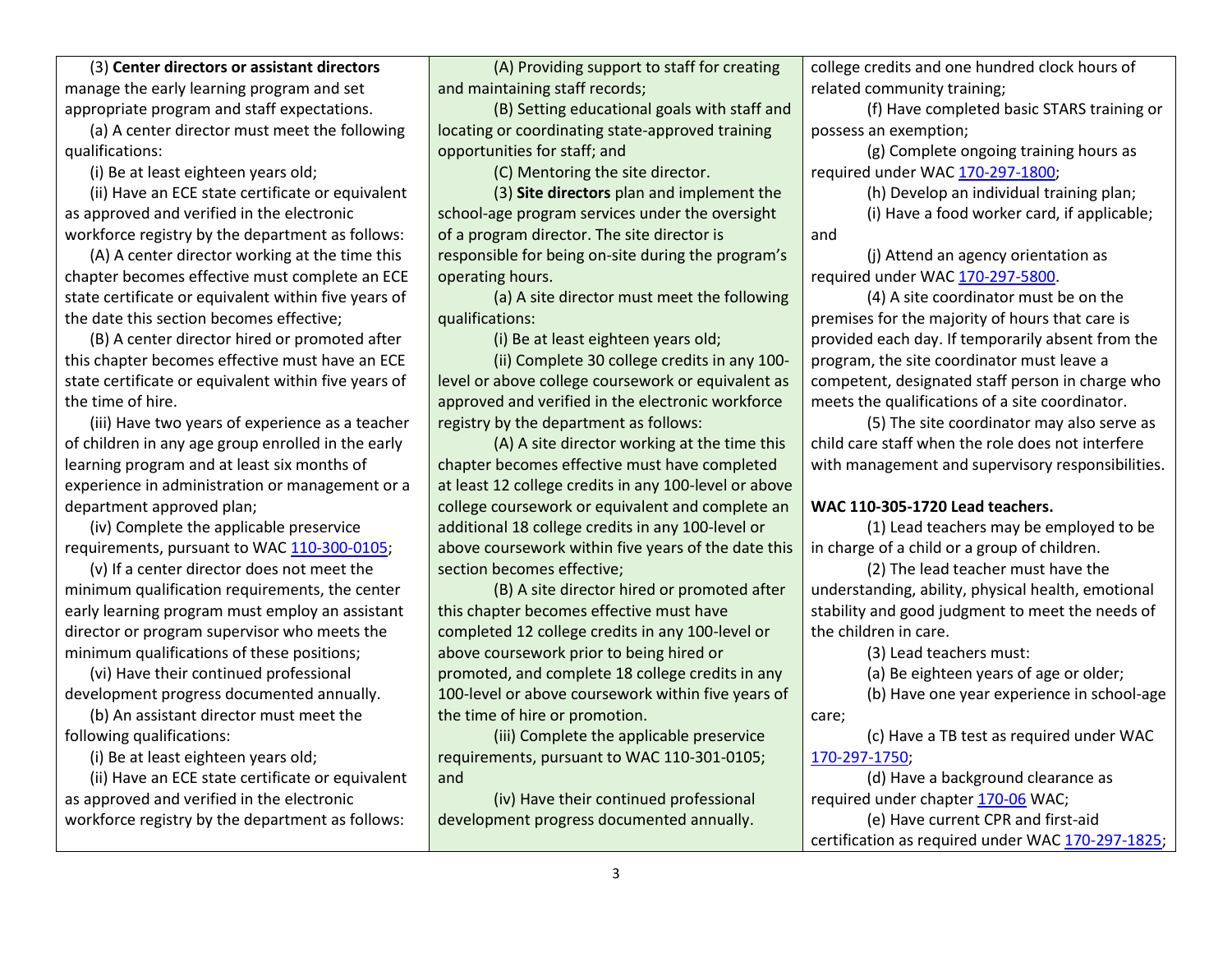(A) An assistant director working at the time this chapter becomes effective must complete an ECE state certificate or equivalent within five years of the date this section becomes effective;

(B) An assistant director hired or promoted after this chapter becomes effective must have an ECE state certificate or equivalent within five years of the time of hire.

(iii) Have two years of experience as a teacher of children in any age group enrolled in the early learning program or two years of experience in administration or management, or a department approved plan;

(iv) Complete the applicable preservice requirements, pursuant to WAC [110-300-0105;](https://apps.leg.wa.gov/wac/default.aspx?cite=110-300-0105)

(v) Have their continued professional development progress documented annually.

(c) A center director or assistant director or equivalent must provide the following services:

(i) Be on-site for the daily operation of the early learning program fifty percent or more of weekly operating hours up to forty hours per week, or designate a person with the qualifications of an assistant director, program supervisor, or equivalent. A center director may act as a substitute teacher if acting as a substitute does not interfere with management or supervisory responsibilities;

(ii) Comply with foundational quality standards;

(iii) Develop a curriculum philosophy, communicate the philosophy to all early learning program staff and parents, and train staff to ensure the philosophy serves all children in the early learning program (or designate a program supervisor with this responsibility);

(iv) Have knowledge of community resources available to families, including resources for

(b) A site director performs the following duties:

(i) Plan and implement curriculum and environmental design of the school-age program;

(ii) Be on-site providing regular supervision of staff and volunteers.

(iii) Comply with foundational quality standards;

(iv) Act as a teacher as long as it does not interfere with the site director's primary responsibilities; and

(v) Observe and mentor staff.

(c) One person may be the program director and the site director when qualified for both positions, provided that all requirements of subsection (2)(a) of this section are met.

(d) For program continuity, a lead teacher can fill in for a site director up to two weeks. If longer than two weeks, the licensee or program director must notify the department with a plan for how the site director's responsibilities will be managed during the site director's absence.

(4) **Lead teachers** are responsible for implementing the school-age program. Lead teachers develop and provide a nurturing and responsive environment that meets the needs of enrolled children. A lead teacher must meet the following qualifications:

(a) Be at least eighteen years old;

(b) Have a high school diploma or equivalent;

(c) Have completed 12 college credits in any 100-level or above college coursework or equivalent as approved and verified in the electronic workforce registry by the department within five years of the date this section becomes effective, or five years from being employed or

(f) Complete HIV/AIDS training and annual bloodborne pathogens training as required under WAC [170-297-1850;](https://app.leg.wa.gov/wac/default.aspx?cite=170-297-1850)

(g) Have a high school diploma or equivalent;

(h) Complete basic STARS training within three months of assuming the position of lead teacher;

(i) Complete ongoing training hours as required under WAC [170-297-1800;](https://app.leg.wa.gov/wac/default.aspx?cite=170-297-1800)

(j) Have a food worker card, if applicable; and

(k) Attend an agency orientation as required under WAC [170-297-5800.](https://app.leg.wa.gov/wac/default.aspx?cite=170-297-5800)

(4) Lead teachers are counted in the staffto-child ratio.

(5) When the site coordinator is off-site or unavailable, lead teachers may assume the duties of site coordinator when they meet the site coordinator minimum qualifications, and may also serve as child care staff when the role does not interfere with management and supervisory responsibilities.

#### **WAC 110-305-1730 Program assistants.**

(1) Program assistants may be employed to assist in program and curriculum under the direction of a lead teacher or higher.

(2) Program assistants under eighteen years of age must not be left in charge of a group of children and may care for children only under direct, visual or auditory supervision by a lead teacher or higher.

(3) Program assistants eighteen years of age or older may have sole responsibility for a child or group of children for a brief period of time when there is a staff person on the premises who meets the lead teacher qualifications.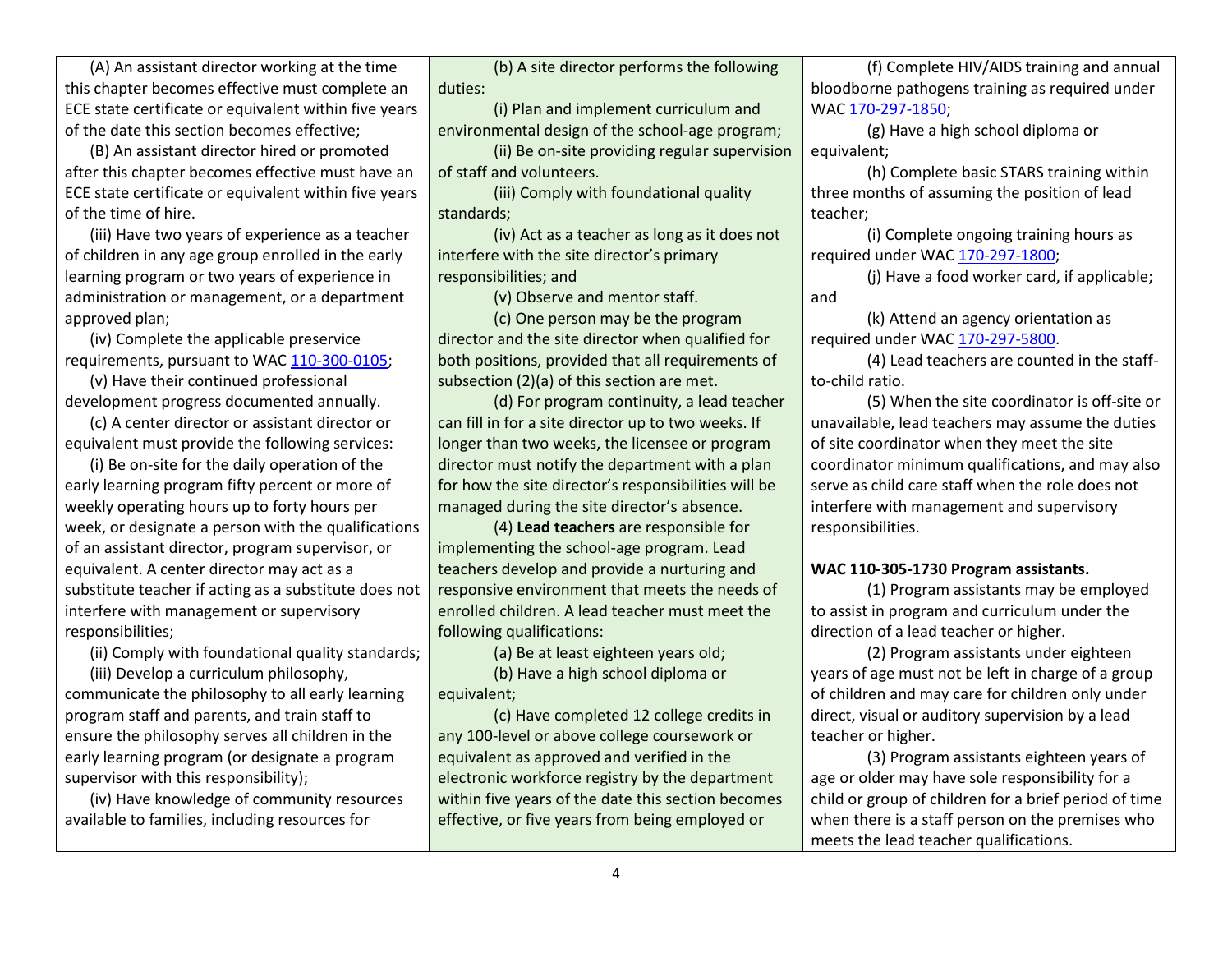children with special needs and be able to share these resources with families; and

(v) Oversee professional development plans for early learning program staff including, but not limited to:

(A) Providing support to staff for creating and maintaining staff records;

(B) Setting educational goals with staff and locating or coordinating state-approved training opportunities for staff; and

(C) Observing and mentoring staff.

(4) **Center program supervisors** plan the early learning program services under the oversight of a center director or assistant director.

(a) A program supervisor must meet the following qualifications:

(i) Be at least eighteen years old;

(ii) Have an ECE state certificate or equivalent within five years of the date this section becomes effective or from the time of hire or promotion, if a director or assistant director does not have an ECE state certificate or equivalent as required by this section

(iii) Have two years of experience as a teacher of children in any age group enrolled in any early learning program;

(iv) Complete the applicable preservice requirements, pursuant to WAC [110-300-0105;](https://apps.leg.wa.gov/wac/default.aspx?cite=110-300-0105) and

(v) Have their continued professional development progress documented annually.

(b) A program supervisor performs the following duties:

(i) Guide the planning of curriculum philosophy, implementation, and environmental design of the early learning program;

(ii) Comply with foundational quality standards;

promoted into this position at any licensed schoolage program, whichever comes later;

(d) Complete the applicable preservice requirements, pursuant to WAC 110-301-0105; and

(e) Have their professional development progress documented annually.

(5) **Assistant teachers** help a lead teacher provide instructional support to children and implement developmentally appropriate programming.

(a) An assistant teacher must meet the following qualifications:

(i) Be at least eighteen years old;

(ii) Have a high school diploma or equivalent;

(iii) Complete the applicable preservice requirements, pursuant to WAC 110-301-0105; and

(b) Assistant teachers may work alone with children with regular, scheduled, and documented oversight and on-the-job training from the lead teacher who is primarily responsible for the care of the same group of children for the majority of their day.

(c) For continuity of care, assistant teachers can act as a substitute lead teacher up to two weeks. If longer than two weeks, the program director or site director must notify the department with a plan for how the lead teacher's responsibilities will be managed during the lead teacher's absence.

(6) **Aides** provide classroom support to an assistant teacher, lead teacher, site director, or program director. Aides must meet the following qualifications:

(a) Be at least fourteen years old;

(4) Program assistants must have the understanding, ability, physical health, emotional stability and good judgment to meet the needs of the children in care.

(5) Program assistants must:

(a) Be sixteen years of age or older;

(b) Have a TB test as required under WAC [170-297-1750;](https://app.leg.wa.gov/wac/default.aspx?cite=170-297-1750)

(c) Have a background clearance as required under chapter [170-06](https://app.leg.wa.gov/wac/default.aspx?cite=170-06) WAC;

(d) Have current CPR and first-aid training as required under WAC [170-297-1825;](https://app.leg.wa.gov/wac/default.aspx?cite=170-297-1825)

(e) Complete HIV/AIDS training and annual bloodborne pathogens training as required under WAC [170-297-1850;](https://app.leg.wa.gov/wac/default.aspx?cite=170-297-1850)

(f) Have a food worker card, if applicable; and

(g) Attend an agency orientation as required under WAC [170-297-5800.](https://app.leg.wa.gov/wac/default.aspx?cite=170-297-5800)

(6) Program assistants are counted in the staff-to-child ratio.

# **WAC 110-305-1735 Volunteers.**

(1) The licensee may utilize volunteers who assist in the program under the direct supervision of the program implementation staff.

(2) The volunteers must have the understanding, ability, physical health, emotional stability and good judgment to meet the needs of the children in care.

(3) The volunteer must:

(a) Be sixteen years of age or older;

(b) Have a background check as required under chapte[r 170-06](https://app.leg.wa.gov/wac/default.aspx?cite=170-06) WAC;

(c) Attend an agency orientation as required under WAC [170-297-5800;](https://app.leg.wa.gov/wac/default.aspx?cite=170-297-5800)

(d) Have an employment application on file; and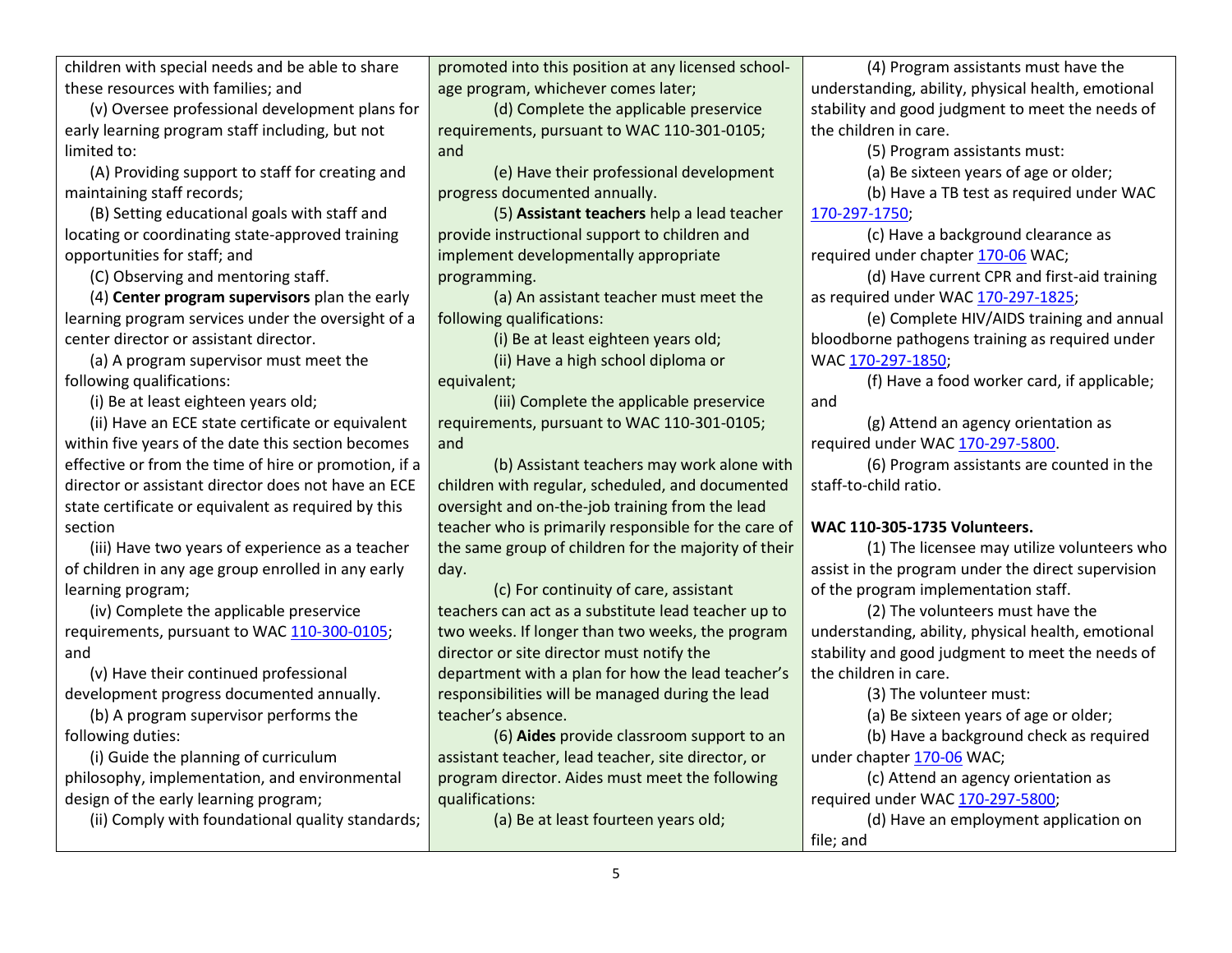(iii) Act as a teacher or director as long as it does not interfere with the program supervisor's primary responsibilities; and

(iv) Manage the professional development plans and requirements for staff as needed.

(c) One person may be the center director, assistant director, and the program supervisor when qualified for all positions, provided that all requirements of subsection (3)(a) and (b) of this section are met.

(5) Any individual hired or promoted into a position detailed in subsections (2), (3), and (4) of this section who does not have an ECE state certificate or equivalent as required under subsections (3)(a)(ii), (b)(ii), and (4)(a)(ii) of this section must instead meet the following requirement as approved and verified in the electronic workforce registry by the department:

|           | Then the director,       |  |  |
|-----------|--------------------------|--|--|
| If a      | assistant director, or   |  |  |
| center is | program supervisor must  |  |  |
| licensed  | have completed at least  |  |  |
| for this  | this number of college   |  |  |
| number    | quarter credits in early |  |  |
| οf        | childhood education core |  |  |
| children: | competencies:            |  |  |
|           |                          |  |  |
| (a) 12    | 10                       |  |  |
| or fewer  |                          |  |  |
|           |                          |  |  |
| (b) 13    | 25                       |  |  |
| to 24     |                          |  |  |
|           |                          |  |  |
| $(c)$ 25  | 45                       |  |  |
|           |                          |  |  |

(b) Have a high school diploma or equivalent, or be currently enrolled in high school or an equivalent education program;

(c) Complete the applicable preservice requirements, pursuant to WAC 110-301-0105;

(d) Aides may be counted in the staff-tochild ratio if they are working under the continuous supervision of a lead teacher, site director, or program director.

(7) **Other personnel** who do not directly care for children and are not listed in subsections (1) through (6) of this section must meet the following qualifications:

(a) Complete and pass a background check, pursuant to chapter [110-06](https://app.leg.wa.gov/wac/default.aspx?cite=110-06) WAC;

(b) Have a negative TB test, pursuant to WAC 110-301-0105; and

(c) Complete program based staff policies and training, pursuant to WAC 110-301-0110.

(8) **Volunteers** help at a school-age program. Volunteers must meet the following qualifications:

(a) Be at least fourteen years old and have written permission to volunteer from their parent or guardian if under eighteen years old;

(b) Work under the continuous supervision of a lead teacher, site director, or program director;

(c) Regular, ongoing volunteers may count in staff-to-child ratio if they:

(i) Complete and pass a background check, pursuant to chapter [110-06](https://app.leg.wa.gov/wac/default.aspx?cite=110-06) WAC;

(ii) Complete a TB test, pursuant to WAC 110-301-0105;

(iii) Complete the training requirements, pursuant to WAC 110-301-0106;

(iv) Complete program based staff policies and training, pursuant to WAC 110-301-0110;

(e) Have a food worker card, if applicable. (4) It is recommended, but not required, that volunteers have the following:

(a) CPR and first-aid certification;

(b) HIV/AIDS training and annual

bloodborne pathogen training; and

(c) TB test.

(5) The volunteer may be counted in the staff-to-child ratio if the volunteer meets all program assistant qualifications, but must be under the direct supervision of the program implementation staff.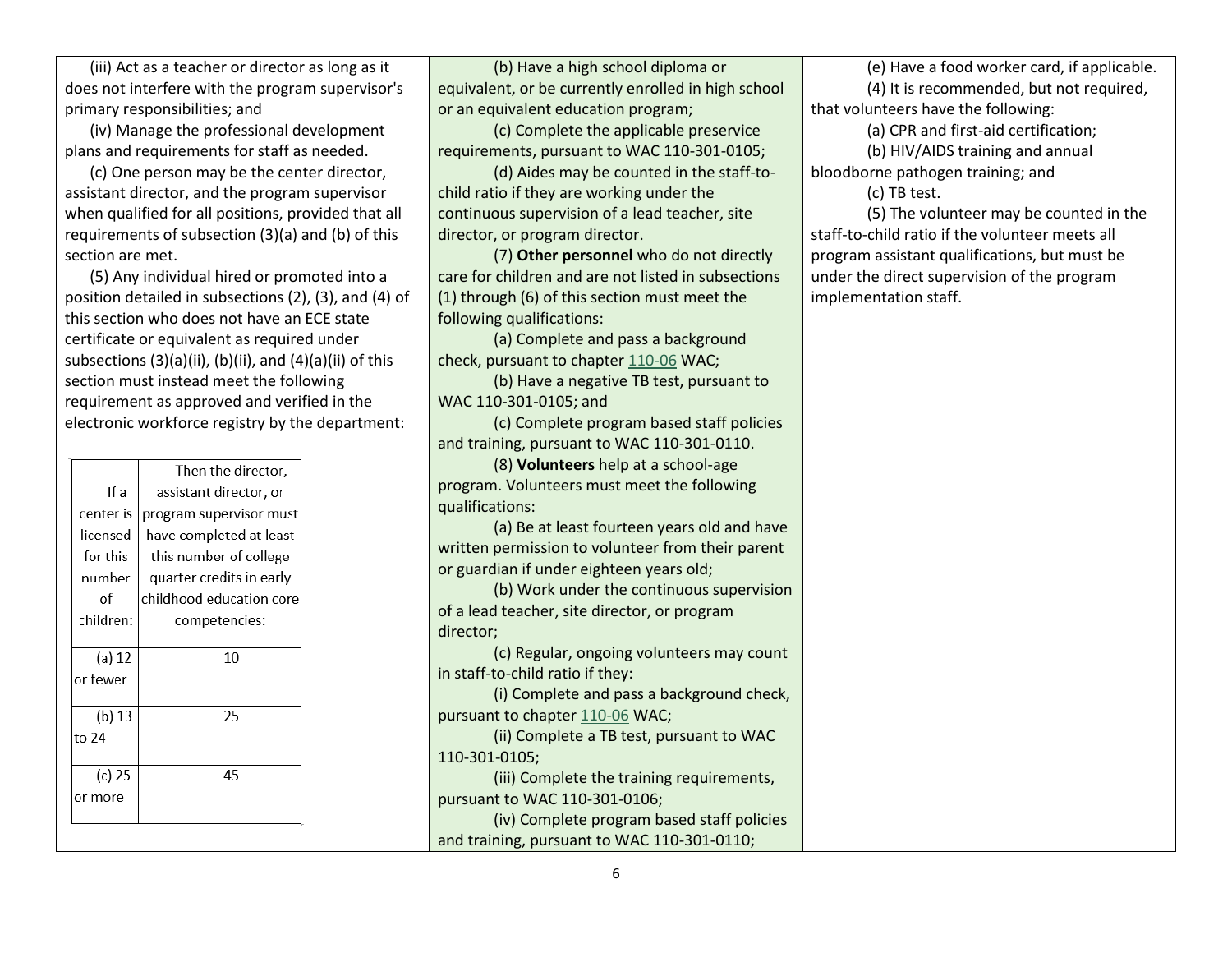| (6) Lead teachers are responsible for                | (d) Occasional volunteers must comply                |  |
|------------------------------------------------------|------------------------------------------------------|--|
| implementing the center or family home early         | with (a) and (b) of this subsection and cannot       |  |
| learning program. Lead teachers develop and          | count in staff-to-child ratio. Occasional volunteers |  |
| provide a nurturing and responsive learning          | may include, but are not limited to, a parent or     |  |
| environment that meets the needs of enrolled         | guardian helping on a field trip, special guest      |  |
| children.                                            | presenters, or a parent or guardian, family          |  |
| (a) A lead teacher must meet the following           | member, or community member helping with a           |  |
| qualifications:                                      | cultural celebration.                                |  |
| (i) Be at least eighteen years old;                  |                                                      |  |
| (ii) Have a high school diploma or equivalent;       |                                                      |  |
| and                                                  |                                                      |  |
| (iii) Complete the applicable preservice             |                                                      |  |
| requirements, pursuant to WAC 110-300-0105.          |                                                      |  |
| (b) A center lead teacher must meet the              |                                                      |  |
| following requirements:                              |                                                      |  |
| (i) Have an ECE initial certificate or equivalent    |                                                      |  |
| as approved and verified in the electronic           |                                                      |  |
| workforce registry by the department within five     |                                                      |  |
| years of the date this section becomes effective, or |                                                      |  |
| five years from being employed or promoted into      |                                                      |  |
| this position at any licensed early learning         |                                                      |  |
| program;                                             |                                                      |  |
| (ii) Progress towards an ECE short certificate or    |                                                      |  |
| equivalent. A center lead teacher hired after this   |                                                      |  |
| chapter becomes effective must have an ECE short     |                                                      |  |
| certificate within two years of receiving an ECE     |                                                      |  |
| initial certificate, or seven years from being       |                                                      |  |
| employed or promoted into this position at any       |                                                      |  |
| licensed early learning program; and                 |                                                      |  |
| (iii) Have their professional development            |                                                      |  |
| progress documented annually.                        |                                                      |  |
| (c) A family home lead teacher must meet the         |                                                      |  |
| following requirements:                              |                                                      |  |
| (i) Have an ECE initial certificate or equivalent    |                                                      |  |
| as approved and verified in the electronic           |                                                      |  |
| workforce registry by the department within five     |                                                      |  |
| years of the date this section becomes effective, or |                                                      |  |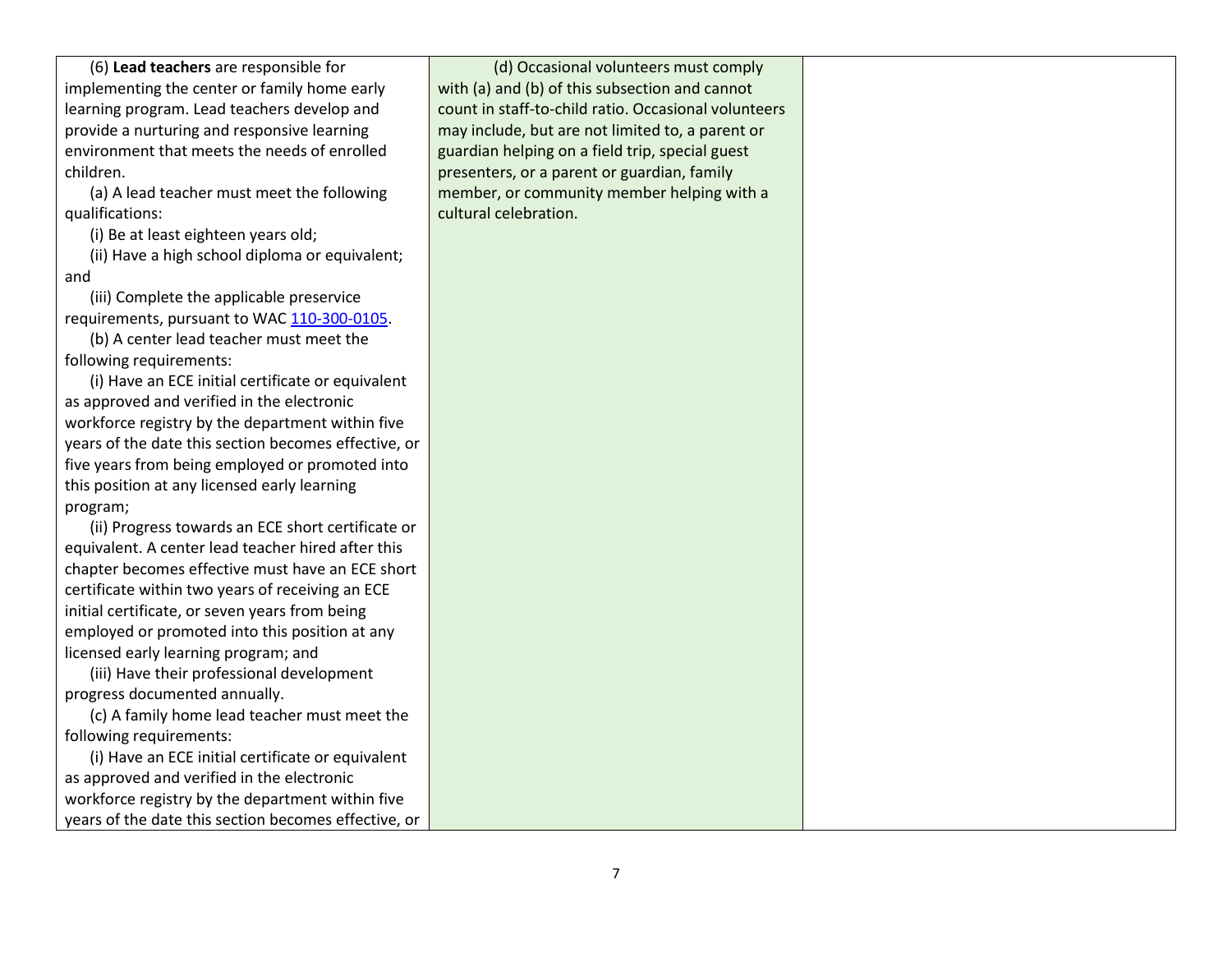from being employed or promoted into this position at any licensed early learning program;

(ii) Prior to being in charge of their early learning program fifty percent or more of the time, a family home lead teacher must meet the qualifications of the family home licensee and complete or be registered in orientation training required in WAC 110-300[-0105\(](https://apps.leg.wa.gov/wac/default.aspx?cite=110-300-0105)1); and

(iii) Have their professional development progress documented annually.

(7) **Assistant teachers** help a lead teacher or licensee provide instructional support to children and implement developmentally appropriate programs in center or family home early learning programs.

(a) An assistant teacher must meet the following qualifications:

(i) Be at least eighteen years old;

(ii) Have a high school diploma or equivalent; and

(iii) Have a minimum of an ECE initial certificate or equivalent as approved and verified in the electronic workforce registry by the department within five years of the date this section becomes effective, or from being employed or promoted to this position at any licensed early learning program;

(iv) Complete the applicable preservice requirements, pursuant to WAC 110-300[-0105;](https://apps.leg.wa.gov/wac/default.aspx?cite=110-300-0105) and

(v) Have their professional development progress documented annually.

(b) Assistant teachers may work alone with children with regular, scheduled, and documented oversight and on -the -job classroom training from the classroom's assigned lead teacher who is primarily responsible for the care of the same group of children for the majority of their day.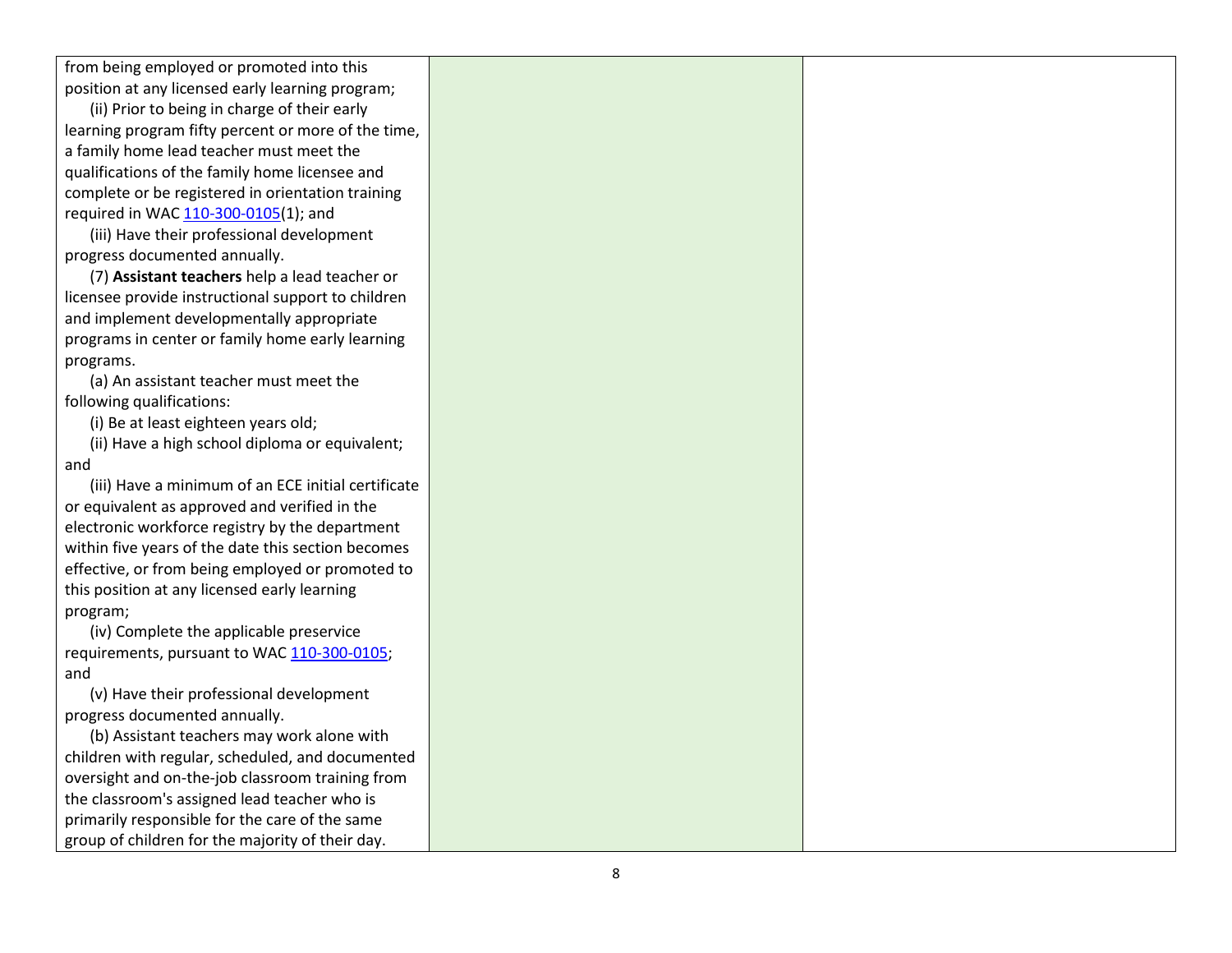(c) For continuity of care, assistant teachers can act as a substitute lead teacher up to two weeks. If longer than two weeks, the provider must notify the department with a plan to manage the classroom.

(8) **Aides** provide classroom support to an assistant teacher, lead teacher, program supervisor, center director, assistant director, or family home licensee. Aides must meet the following qualifications:

(a) Be at least fourteen years old;

(b) Have a high school diploma or equivalent, or be currently enrolled in high school or an equivalent education program;

(c) Complete the applicable preservice requirements, pursuant to WAC 110-300[-0105](https://apps.leg.wa.gov/wac/default.aspx?cite=110-300-0105);

(d) Have their professional development progress documented annually; and

(e) Aides may be counted in the staff -to -child ratio if they are working under the continuous oversight of a lead teacher, program supervisor, center director, assistant director, assistant teacher, or family home licensee.

(i) Aides working nineteen hours per month or less can count towards ratio with applicable preservice requirements pursuant to WAC [110](https://apps.leg.wa.gov/wac/default.aspx?cite=110-300-0105)-300 [-0105](https://apps.leg.wa.gov/wac/default.aspx?cite=110-300-0105) and without in -service training requirements pursuant to WAC 110-300[-0107](https://apps.leg.wa.gov/wac/default.aspx?cite=110-300-0107)  $(1)(a)$ .

(ii) Aides who work twenty hours or more per month with a cumulative twelve months of employment must complete applicable preservice requirements pursuant to WAC 110-300[-0105](https://apps.leg.wa.gov/wac/default.aspx?cite=110-300-0105) and in-service training pursuant to WAC 110-300[-0107](https://apps.leg.wa.gov/wac/default.aspx?cite=110-300-0107)  $(1)(a)$ .

(9) **Other personnel** who do not directly care for children and are not listed in subsections (1)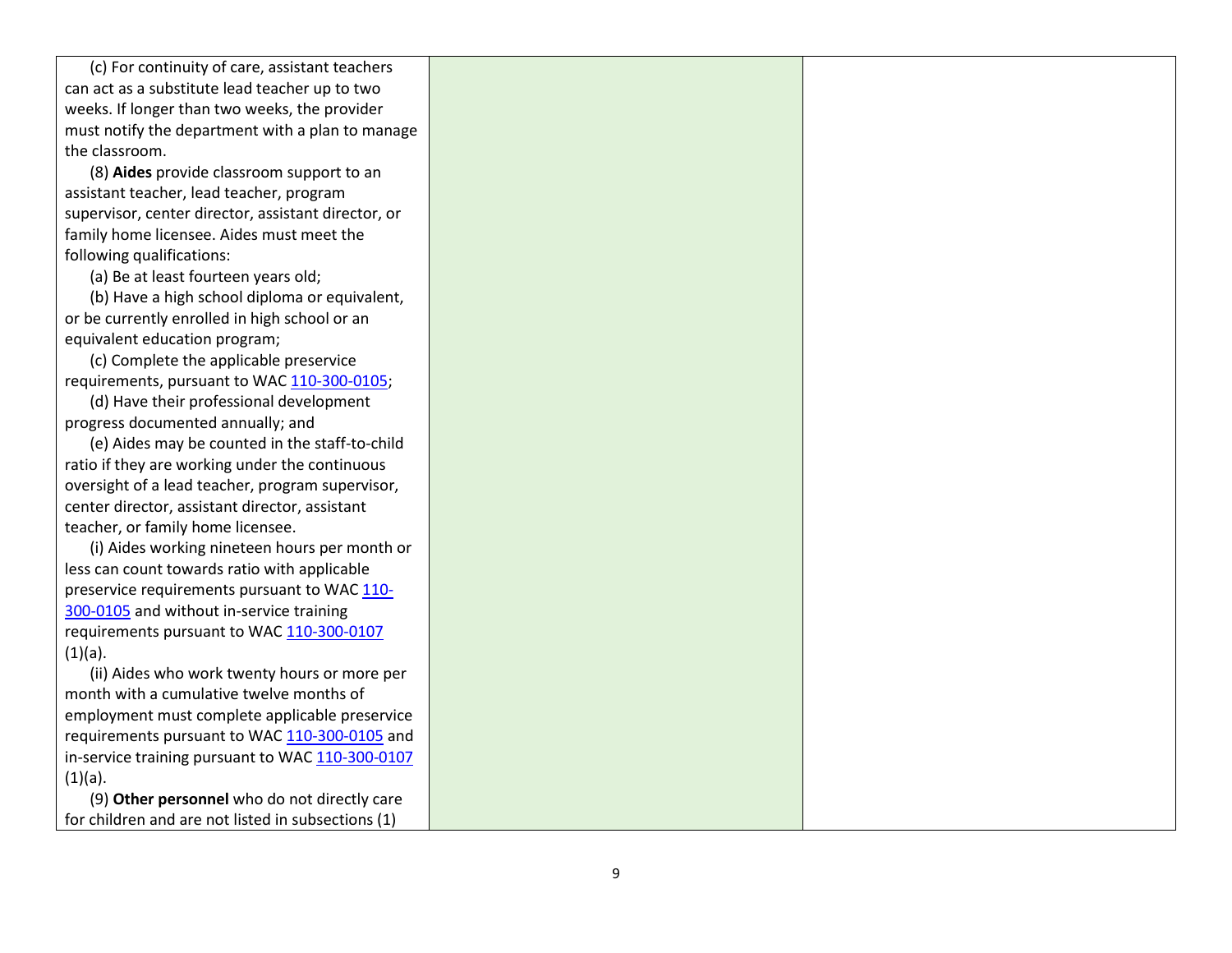through (8) of this section must meet the following qualifications:

(a) Complete and pass a background check, pursuant to chapter [110](https://apps.leg.wa.gov/wac/default.aspx?cite=110-06)-06 WAC;

(b) Have a negative TB test, pursuant to WAC 110-300[-0105;](https://apps.leg.wa.gov/wac/default.aspx?cite=110-300-0105) and

(c) Complete program based staff policies and training, pursuant to WAC 110-300[-0110](https://apps.leg.wa.gov/wac/default.aspx?cite=110-300-0110).

(10) **Volunteers** help at early learning programs. Volunteers must meet the following qualifications:

(a) Be at least fourteen years old (volunteers must have written permission to volunteer from their parent or guardian if they are under eighteen years old);

(b) Work under the continuous oversight of a lead teacher, program supervisor, center director, assistant director, assistant teacher, or family home licensee;

(c) Regular, ongoing volunteers may count in staff -to -child ratio if they:

(i) Complete and pass a background check, pursuant to chapter [110](https://apps.leg.wa.gov/wac/default.aspx?cite=110-06)-06 WAC;

(ii) Complete a TB test, pursuant to WAC [110](https://apps.leg.wa.gov/wac/default.aspx?cite=110-300-0105)-300 [-0105](https://apps.leg.wa.gov/wac/default.aspx?cite=110-300-0105) ;

(iii) Complete the training requirements, pursuant to WAC 110-300[-0106](https://apps.leg.wa.gov/wac/default.aspx?cite=110-300-0106);

(iv) Complete program based staff policies and training, pursuant to WAC 110-300[-0110;](https://apps.leg.wa.gov/wac/default.aspx?cite=110-300-0110) and

(v) Have their professional development progress documented annually.

(d) Occasional volunteers must comply with (a) and (b) of this subsection. Occasional volunteers may include, but are not limited to, a parent or guardian helping on a field trip, special guest presenters, or a parent or guardian, family member, or community member helping with a cultural celebration.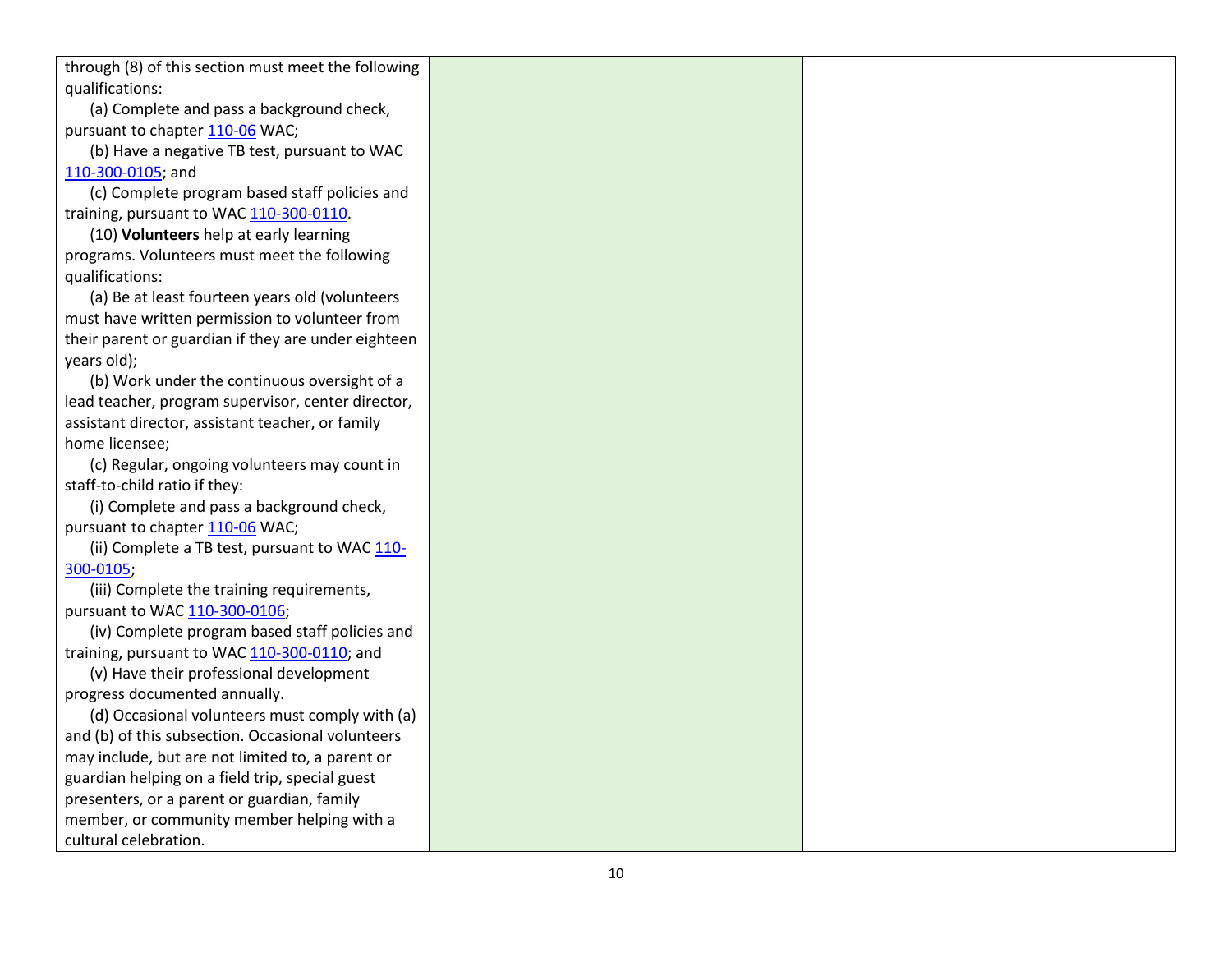**What's Different?** WAC 110-301-0100 General staff qualifications.

 *Previous 110-305 vs Updated 110-301*: Significant changes such as: Previous 110-305 requires program"; Updated 110-301 does not include this. Previous WAC 110-305 requires program director and site coordinator to be at least 21 years old; Updated 110-301 requires program director and site director to be at least 18 years old; Previous 110-305 requires program director and site coordinator to have two years' experience in management, supervision, or leadership; Updated 110-301 does not require this. Previous 110-305 requires program director and site coordinator to have a high school diploma; Updated 110-301 does not require this. Previous 110-305 requires program director and site coordinator to have college coursework in 'approved school-age credits'; Updated 110-301 requires program director and site director to have college coursework or equivalent in any 100 level or above college coursework.

Updated 110-301 requires program director and site director to have completed 12 college credits in any 100-level or above coursework or equivalent prior to being hired or promoted, and complete an additional 33 college credits in any 100-level or above coursework or equivalent within five years of the time of hire or promotion. Previous 110-305 requires lead teacher to have one year experience in school-age care; Updated 110-301 does not require this. Updated 110-301 has a new position (Assistant Teacher), and the Program Assistant position in Previous 110-305 is now called Aide in Updated 110-301. Previous 110-305 requires the program assistant be at least 16 years old; Updated 110-301 requires the aide to be at least 14 years old. Updated 110-301 has a subsection for "Other personnel"; Previous 110-305 does not. Previous 110-305 requires; Updated 110-301 requires volunteers be at least 14 years old. Updated 110-310 references 'ongoing, regular' volunteers' and 'occasional volunteers'; Previous 110-305. Similar staff training requirements in Previous 110-305 are listed in Updated 110-301-0105, and -0106, and -0107.

 *110-300 vs Updated 110-301*: Similar rule, except for different position/role names for people working in the program, and college coursework or equivalent is different. **Professional Development, Training, and Requirements – Preservice Requirements.**

| Professional Development, Training, and Requirements – Preservice Requirements. |                                                    |                                                      |  |  |  |  |
|---------------------------------------------------------------------------------|----------------------------------------------------|------------------------------------------------------|--|--|--|--|
| 110-300 WAC                                                                     | Updated School-Age 110-301 WAC                     | Previous School-Age 110-305 WAC                      |  |  |  |  |
| WAC 110-300-0105 Preservice requirements.                                       | 110-301-0105 Preservice requirements.              | WAC 110-305-1200 Background checks.                  |  |  |  |  |
| (1) All applicants, coapplicants, family home                                   | (1) All applicants, co-applicants, program         | (1) The license applicant(s) or licensee(s)          |  |  |  |  |
| licensees, center directors, assistant directors, and                           | directors, and site directors must complete a      | must submit a completed background check form        |  |  |  |  |
| program supervisors must complete a department                                  | department provided orientation for school-age     | and obtain written authorization from the            |  |  |  |  |
| provided orientation for the applicable early                                   | programs. Prior to being in charge of the school-  | department consistent with the requirements of       |  |  |  |  |
| learning program. Prior to being in charge of the                               | age program, those newly promoted or assuming a    | chapter 170-06 WAC for each of the following:        |  |  |  |  |
| early learning program fifty percent of the time or                             | role of one of the roles listed here must complete | (a) Any license applicant;                           |  |  |  |  |
| more, those newly promoted or assuming a role of                                | or be registered in a department provided          | (b) The licensee(s); and                             |  |  |  |  |
| one of the roles listed here must complete or be                                | orientation training.                              | (c) Each staff person or volunteer.                  |  |  |  |  |
| registered in orientation training.                                             | (2) A school-age provider must complete a          | (2) Each individual seeking a first time DEL         |  |  |  |  |
| (2) Early learning providers and household                                      | department background check, pursuant to           | background check must undergo a fingerprint-         |  |  |  |  |
| members in a family home early learning program                                 | chapter 110-06 WAC.                                | based FBI background check. See RCW 43.215.215.      |  |  |  |  |
| must complete a department background check,                                    | (3) A school-age provider, including               | (3) The licensee must keep background                |  |  |  |  |
| pursuant to chapter 110-06 WAC.                                                 | volunteers must provide documentation signed       | check authorization letters from the department      |  |  |  |  |
| (3) Early learning providers, including                                         | within the last twelve months by a licensed health | on file for the licensee, staff person, or volunteer |  |  |  |  |
| volunteers and household members in a family                                    | care professional of tuberculosis (TB) testing or  | and must allow the department to inspect the file    |  |  |  |  |
| home early learning program ages fourteen and                                   | treatment consisting of:                           | upon request.                                        |  |  |  |  |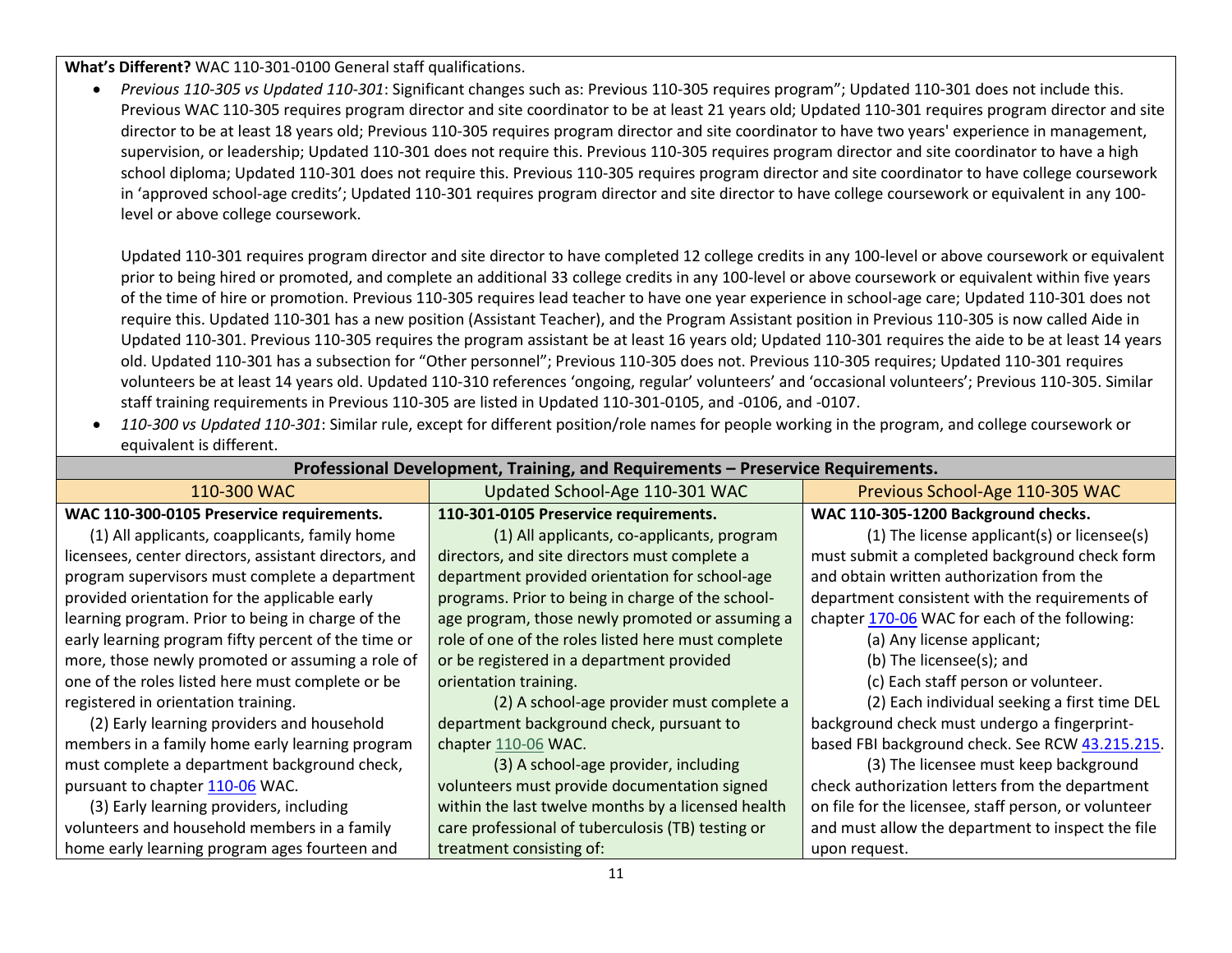over, must provide documentation signed within the last twelve months by a licensed health care professional of tuberculosis (TB) testing or treatment consisting of:

(a) A negative TB symptom screen and negative TB risk assessment;

(b) A previous positive FDA-approved TB test and a current negative chest radiograph and documentation of clearance to safely work or reside in an early learning program; or

(c) A positive symptom screening or a positive risk assessment with documentation of:

(i) A current negative FDA-approved TB test;

(ii) A previous or current positive FDA-

approved TB test; and

(iii) A current negative chest radiograph and documentation of clearance to safely work or reside in an early learning program.

(4) Upon notification of TB exposure, early learning providers may be required to be retested for TB as directed by the local health jurisdiction.

(a) A negative TB symptom screen and negative TB risk assessment;

(b) A previous positive FDA-approved TB test and a current negative chest radiograph and documentation of clearance to safely work in a school-age program; or

(c) A positive symptom screening or a positive risk assessment with documentation of:

(i) A current negative FDA-approved TB test;

(ii) A previous or current positive FDAapproved TB test; and

(iii) A current negative chest radiograph and documentation of clearance to safely work in a school-age program.

(4) Upon notification of TB exposure, a school-age provider may be required to be retested for TB as directed by the local health jurisdiction.

(4) The licensee must not allow any individual who has not been authorized by the department to have unsupervised access to the children in care at any time.

(5) The licensee must verify annually that each individual who is required to have a background check under this section has either obtained a department clearance or has applied for a department background check. The verification must be submitted with the licensee's annual license fee and declarations required under WAC [170-297-1450.](https://app.leg.wa.gov/wac/default.aspx?cite=170-297-1450)

#### **WAC 110-305-1325 Background check fees.**

(1) Each early learning provider required to obtain a department background check shall pay the fee established under chapter [170-06](https://app.leg.wa.gov/wac/default.aspx?cite=170-06) WAC. The fee must be submitted with the individual's completed and signed background check application form.

(2) The following early learning providers must be fingerprinted and pay the processing fee:

(a) Anyone submitting a first-time license application;

(b) Anyone applying for the first time for a department background check clearance; and

(c) Anyone whose background clearance has expired.

#### **WAC 110-305-1750 Tuberculosis.**

(1) Each staff person must provide documentation signed by a licensed health care professional of tuberculosis (TB) testing or treatment consisting of:

(a) A negative Mantoux test (also known as a tuberculin skin test (TST)) or negative interferon gamma release assay (IGRA) completed within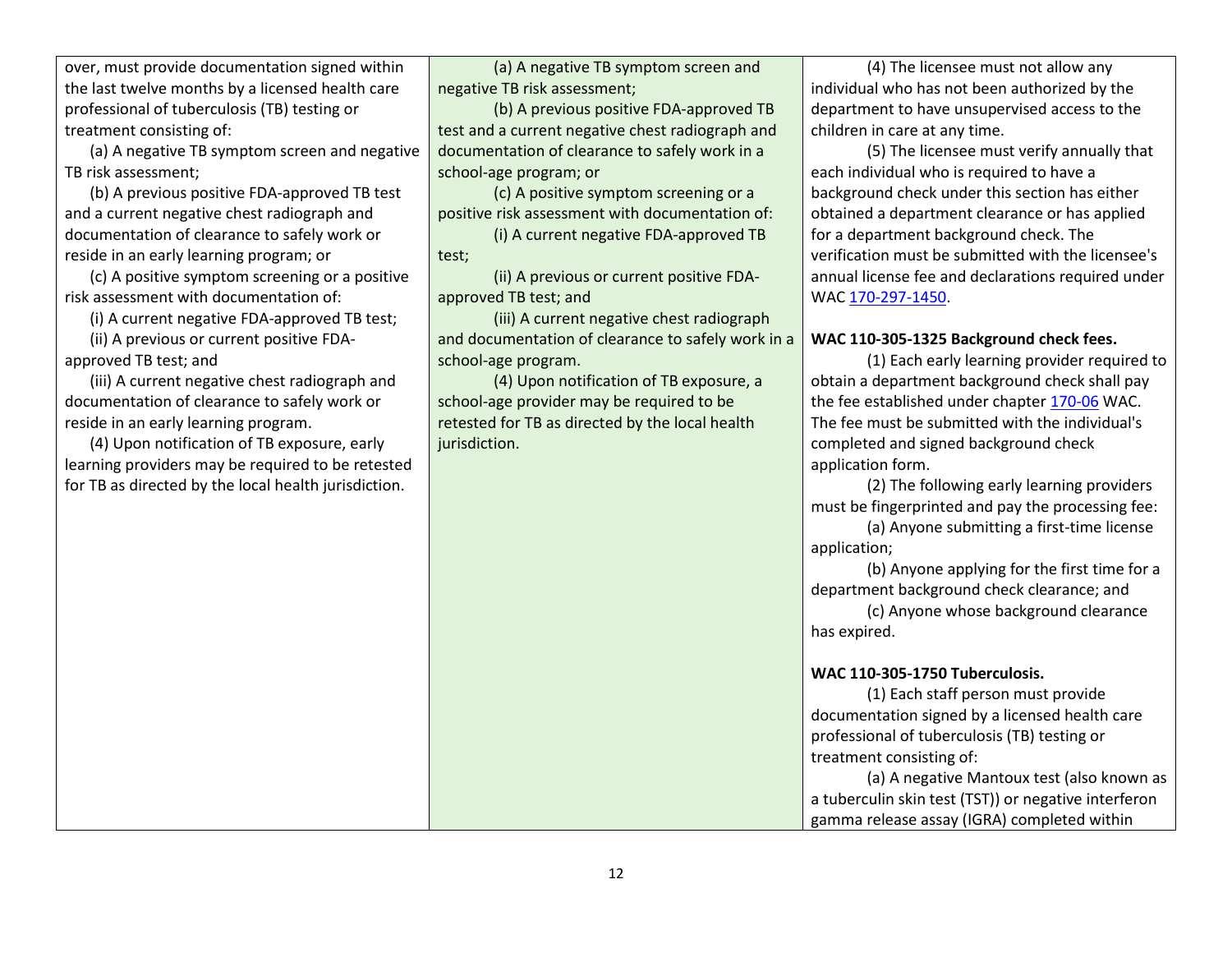| twelve months before license application or           |
|-------------------------------------------------------|
| employment; or                                        |
| (b) A previous or current positive TST or             |
| positive IGRA with documentation within the           |
| previous twelve months:                               |
| (i) Of a chest X-ray with negative results; or        |
| (ii) Showing that the individual is receiving         |
| or has received therapy for active or latent TB       |
| disease and is cleared to safely work in a child care |
| setting. As used in this section, "latent TB" means   |
| when a person is infected with the TB germ but        |
| has not developed active TB disease.                  |
| (2) A TB test or chest X-ray may not be               |
| required if it is against the health care provider's  |
| advice. Documentation that includes a health          |
| screening must be signed by the health care           |
| professional and submitted that indicates the TB      |
| test or chest X-ray is not necessary.                 |

# **What's Different? WAC 110-301-0105 Preservice requirements.**

- *Previous 110-305 vs Updated 110-301*: Previous 110-305 requires program director and site coordinator to complete department orientation within six months of employment or assuming the position; Updated 110-301 requires program director and site director to complete or be registered in a department orientation prior to being in charge of a school-age program. Previous 110-305-1325 includes info about background check fees; Updated 110-301 does not**.**
- *110-300 vs Updated 110-301*: Same rule, except 110-300 references family home providers and household members; Updated 110-301 does not.

| Professional Development, Training, and Requirements - Training requirements. |                                                    |                                                   |  |  |  |
|-------------------------------------------------------------------------------|----------------------------------------------------|---------------------------------------------------|--|--|--|
| 110-300 WAC                                                                   | Updated School-Age 110-301 WAC                     | Previous School-Age 110-305 WAC                   |  |  |  |
| WAC 110-300-0106 Training requirements.                                       | 110-301-0106 Training requirements.                | WAC 110-305-1775 Basic STARS training.            |  |  |  |
| (1) Early learning providers licensed,                                        | (1) A school-age provider licensed,                | (1) Prior to working unsupervised with            |  |  |  |
| working, or volunteering in an early learning                                 | working, or volunteering in a school-age program   | children the director, site coordinator, and lead |  |  |  |
| program before the date this section becomes                                  | before the date this section becomes effective     | teacher must register in MERIT.                   |  |  |  |
| effective must complete the applicable training                               | must complete the applicable training              | (2) The director, site coordinator, and lead      |  |  |  |
| requirements of this section within three months                              | requirements of this section within three months   | teacher must complete the basic STARS training    |  |  |  |
| of the date this section becomes effective unless                             | of the date this section becomes effective unless  | within three months of assuming the position.     |  |  |  |
| otherwise indicated. State or federal rules may                               | otherwise indicated. State or federal rules may    | (3) If the director, site coordinator, or lead    |  |  |  |
| require health and safety training described under                            | require health and safety training described under | teacher qualifies for an exemption to the STARS   |  |  |  |
| this chapter to be renewed annually. Early learning                           | this chapter to be renewed annually. A school-age  | training requirement, he or she must request an   |  |  |  |
| providers hired after the date this section becomes                           | provider hired after the date this section becomes | exemption to the requirement within ten days of   |  |  |  |
| effective must complete the training requirements                             | effective must complete the training requirements  | assuming the position.                            |  |  |  |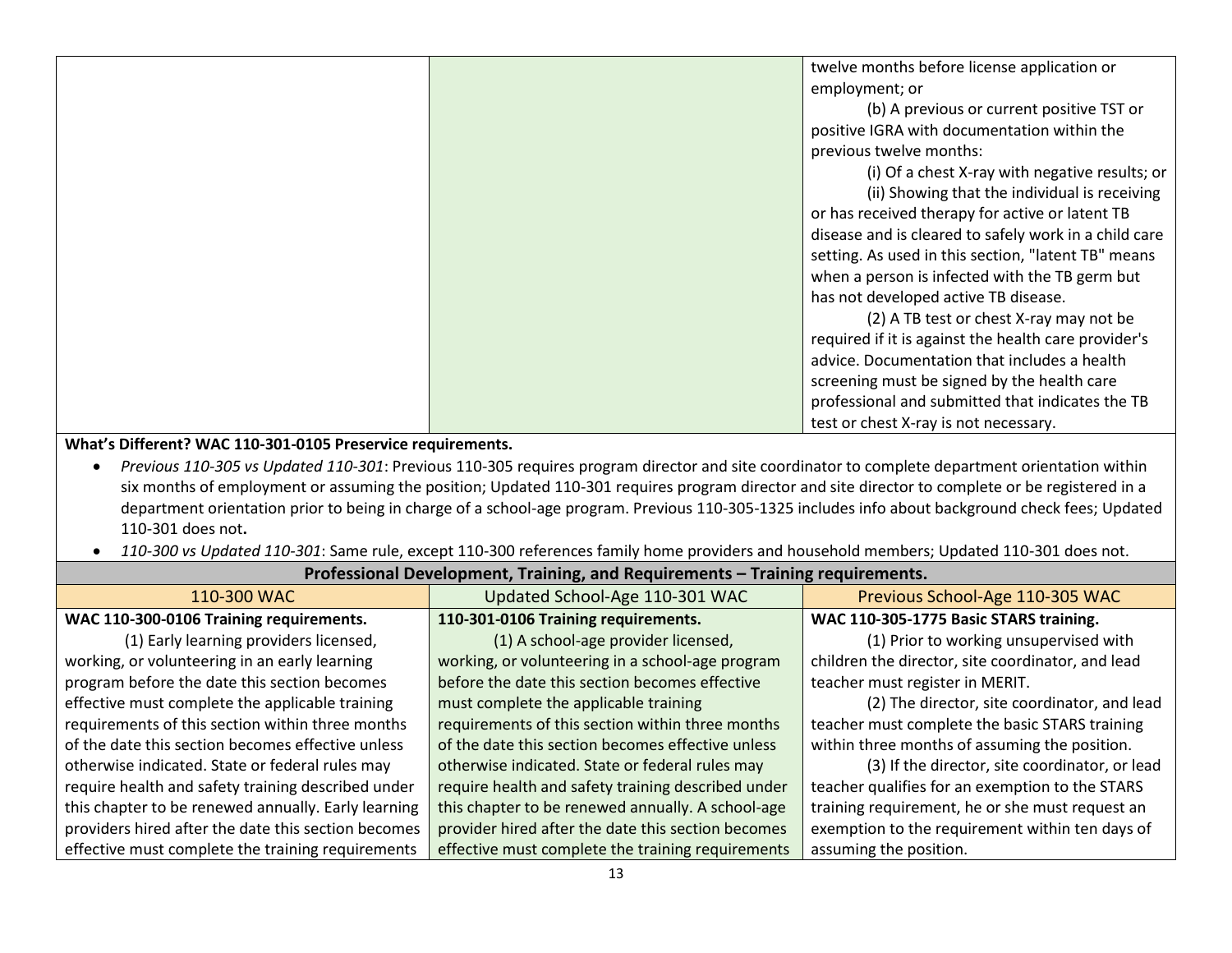of subsections (4) through (10) of this section within three months of the date of hire and prior to working in an unsupervised capacity with children.

(2) License applicants and early learning providers must register with the electronic workforce registry prior to being granted an initial license or working with children in an unsupervised capacity.

(3) License applicants, center directors, assistant directors, program supervisors, lead teachers, assistant teachers, and aides must complete the child care basics training as approved or offered by the department:

(a) Prior to being granted a license;

(b) Prior to working unsupervised with children; or

(c) Within three months of the date this section becomes effective if already employed or being promoted to a new role.

(4) Early learning providers must complete the recognizing and reporting suspected child abuse, neglect, and exploitation training as approved or offered by the department according to subsection (1) of this section. Training must include the prevention of child abuse and neglect as defined in RCW [26.44.020](http://app.leg.wa.gov/RCW/default.aspx?cite=26.44.020) and mandatory reporting requirements under RC[W 26.44.030.](http://app.leg.wa.gov/RCW/default.aspx?cite=26.44.030)

(5) Early learning providers must complete the emergency preparedness training as approved or offered by the department (applicable to the early learning program where they work or volunteer) according to subsection (1) of this section.

(6) Early learning providers licensed to care for infants must complete the prevention and identifying shaken baby syndrome/abuse head trauma training as approved or offered by the

of subsections (4) through (8) of this section within three months of the date of hire and prior to working in an unsupervised capacity with children.

(2) License applicants and school-age providers must register with the electronic workforce registry prior to being granted an initial license or working with children in an unsupervised capacity.

(3) License applicants, program directors, site directors, lead teachers, and assistant teachers must complete the school-age basics training as approved or offered by the department:

(a) Prior to being granted a license;

(b) Prior to working unsupervised with children; or

(c) Within three months of the date this section becomes effective if already employed or being promoted to a new role.

(4) A school-age provider must complete the recognizing and reporting suspected child abuse, neglect, and exploitation training as approved or offered by the department according to subsection (1) of this section. Training must include the prevention of child abuse and neglect as defined in RCW [26.44.020](http://app.leg.wa.gov/RCW/default.aspx?cite=26.44.020) and mandatory reporting requirements under RCW [26.44.030.](http://app.leg.wa.gov/RCW/default.aspx?cite=26.44.030)

(5) A school-age provider must complete the emergency preparedness training as approved or offered by the department according to subsection (1) of this section.

(6) A school-age provider must complete the serving children experiencing homelessness training as approved or offered by the department according to subsection (1) of this section.

(7) Program directors, site directors, and lead teachers must complete the medication management and administration training as approved or offered by the department prior to

# **WAC 110-305-1825 First aid and cardiopulmonary resuscitation (CPR) certification.**

(1) Each staff person must have a current first-aid and cardiopulmonary resuscitation (CPR) certification as established by the expiration date of the document.

(2) Proof of certification may be a card, certificate or instructor letter.

(3) The first-aid and CPR training and certification must:

(a) Be certified by the American Red Cross, American Heart Association, American Safety and Health Institute, or other nationally recognized certification approved by the department;

(b) Include child and adult CPR; and

(c) Include a hands-on component.

# **WAC 110-305-1850 HIV/AIDS training— Bloodborne pathogens plan.**

(1) Each staff person must complete a onetime training approved by DOH under chapter [70.24](http://app.leg.wa.gov/RCW/default.aspx?cite=70.24) RCW on the prevention and transmission of HIV/AIDS (human immunodeficiency virus/acquired immunodeficiency syndrome).

(2) The licensee must have a written bloodborne pathogens exposure control plan that includes:

(a) A list of the staff and volunteers providing child care who may be exposed to bloodborne pathogens; and

(b) Procedures for cleaning up bodily fluid spills (blood, feces, nasal or eye discharge, saliva, urine, or vomit), including the use of gloves, proper cleaning and disinfecting of contaminated items, disposal of waste materials, and handwashing.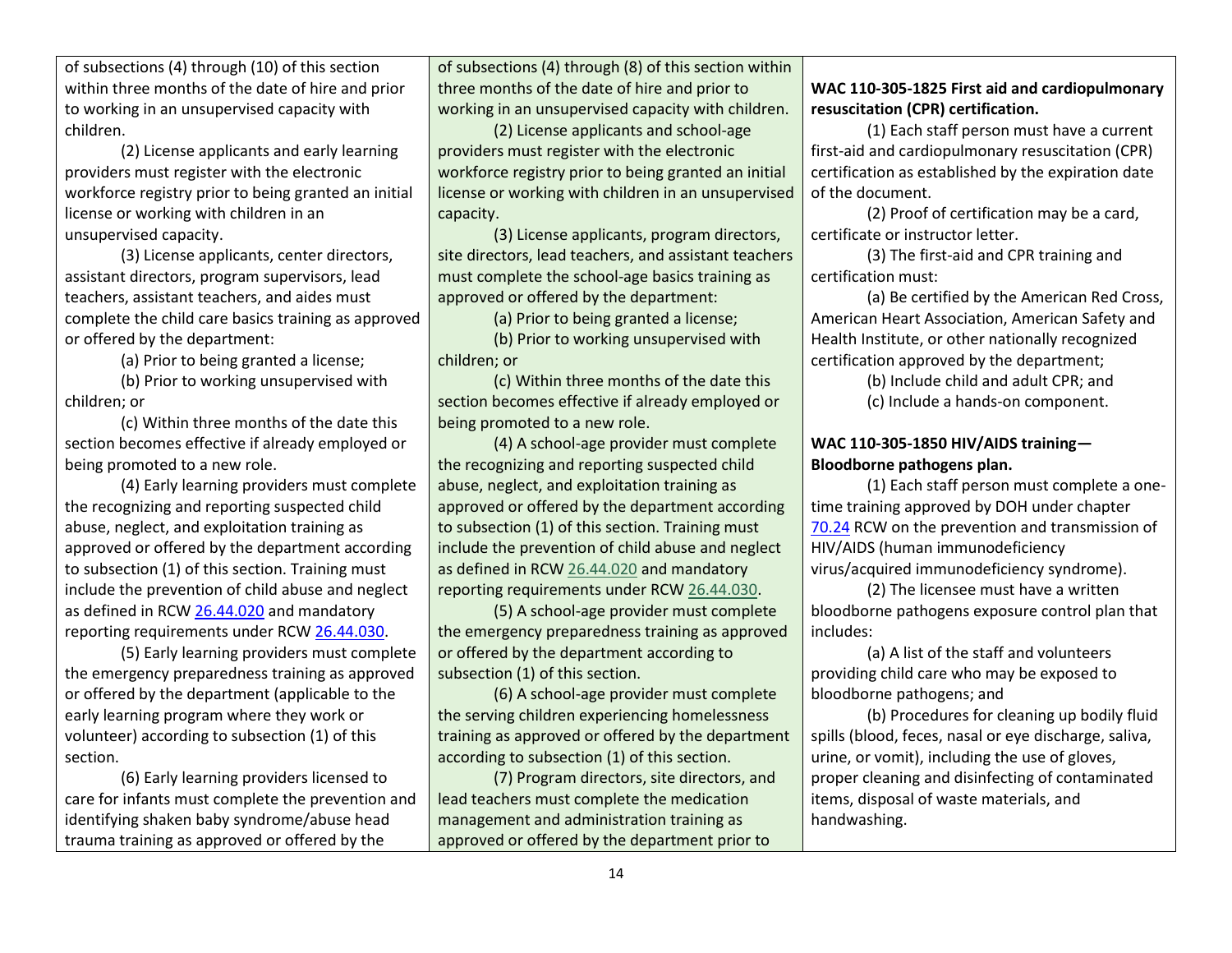department according to subsection (1) of this section.

(7) Early learning providers must complete the serving children experiencing homelessness training as approved or offered by the department according to subsection (1) of this section.

(8) License applicants and early learning providers licensed to care for infants must complete the safe sleep training as approved or offered by the department. This training must be completed annually and:

(a) Prior to being licensed;

(b) Prior to caring for infants; or

(c) According to subsection (1) of this section.

(9) Family home licensees, center directors, assistant directors, program supervisors, lead teachers, and other appropriate staff members must complete the child restraint training as approved or offered by the department. This training must be completed annually; and:

(a) Prior to being authorized to restrain an enrolled child; or

(b) According to subsection (1) of this section.

(10) Family home licensees, center directors, assistant directors, program supervisors, and lead teachers must complete the medication management and administration training as approved or offered by the department prior to giving medication to an enrolled child, or as indicated in subsection (1) of this section.

(11) Early learning providers who directly care for children must complete the prevention of exposure to blood and body fluids training that meets Washington state department of labor and industries' requirements prior to being granted a

giving medication to an enrolled child, or as indicated in subsection (1) of this section.

(8) A school-age provider who directly cares for children must complete the prevention of exposure to blood and body fluids training that meets Washington state department of labor and industries' requirements prior to being granted a license or working with children. This training must be repeated pursuant to Washington state department of labor and industries regulations.

(9) Program directors, site directors, lead teachers, assistant teachers and any other schoolage provider counted in staff-to-child ratio, or who could potentially be counted in ratio, must be trained in first-aid and cardiopulmonary resuscitation (CPR).

(a) Proof of training can be shown with a certification card, certificate, or instructor letter.

(b) The first-aid and CPR training and certification must:

(i) Be delivered in person and include a hands-on component for first aid and CPR demonstrated in front of an instructor certified by the American Red Cross, American Heart Association, American Safety and Health Institute, or other nationally recognized certification program; and

(ii) Include child and adult first aid and CPR.

(10) A school-age provider who prepares or serves food to children at a school-age program must obtain a current food worker card prior to preparing or serving food. Food worker cards must:

(a) Be obtained through the local health jurisdiction, in-person or online; and (b) Be renewed prior to expiring.

(3) Staff must be trained in the bloodborne pathogens exposure control plan annually and the licensee must document this training in individual personnel files.

# **WAC 110-305-6275 Abuse and neglect— Protection and training.**

(1) The licensee and program staff must:

(a) Protect children in care from all forms of child abuse or neglect as defined in RCW [26.44.020;](http://app.leg.wa.gov/RCW/default.aspx?cite=26.44.020) and

(b) Report suspected or actual abuse or neglect as required under RCW [26.44.030](http://app.leg.wa.gov/RCW/default.aspx?cite=26.44.030) to DSHS children's administration intake (child protective services) or law enforcement.

(2) The licensee or designee must provide training for program staff and volunteers on:

(a) Prevention of child abuse and neglect as defined in RCW [26.44.020;](http://app.leg.wa.gov/RCW/default.aspx?cite=26.44.020) and

(b) Mandatory reporting requirements under RC[W 26.44.030.](http://app.leg.wa.gov/RCW/default.aspx?cite=26.44.030)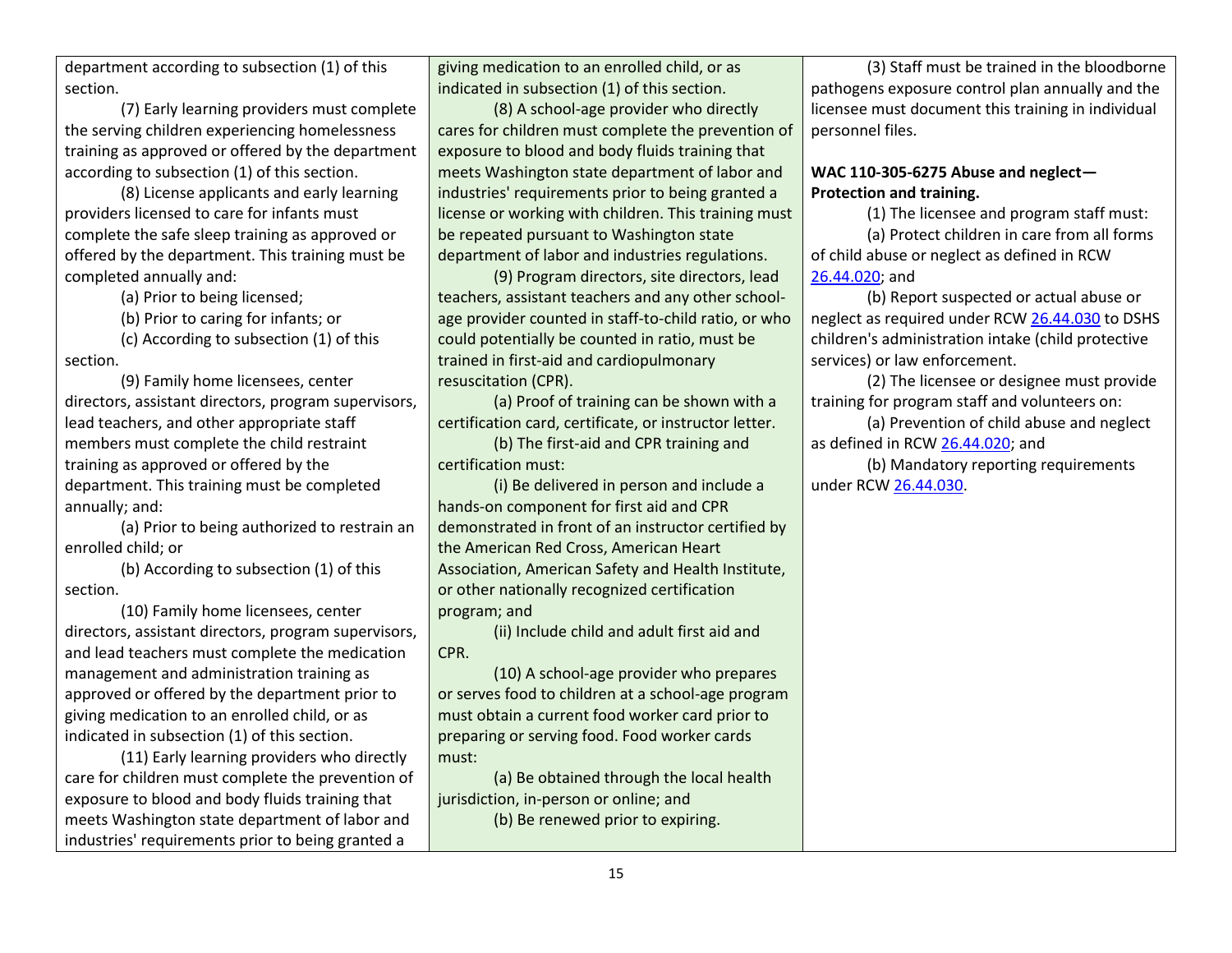| license or working with children. This training must      |                                                                                                                                             |  |
|-----------------------------------------------------------|---------------------------------------------------------------------------------------------------------------------------------------------|--|
| be repeated pursuant to Washington state                  |                                                                                                                                             |  |
| department of labor and industries regulations.           |                                                                                                                                             |  |
| (12) Early learning providers must have a                 |                                                                                                                                             |  |
| current first-aid and cardiopulmonary resuscitation       |                                                                                                                                             |  |
| (CPR) certification prior to being alone with             |                                                                                                                                             |  |
| children. Early learning providers must ensure that       |                                                                                                                                             |  |
| at least one staff person with a current first-aid        |                                                                                                                                             |  |
| and CPR certificate is present with each group of         |                                                                                                                                             |  |
| children at all times.                                    |                                                                                                                                             |  |
| (a) Proof of certification may be a card,                 |                                                                                                                                             |  |
| certificate, or instructor letter.                        |                                                                                                                                             |  |
| (b) The first-aid and CPR training and                    |                                                                                                                                             |  |
| certification must:                                       |                                                                                                                                             |  |
| (i) Be delivered in person and include a                  |                                                                                                                                             |  |
| hands-on component for first aid and CPR                  |                                                                                                                                             |  |
| demonstrated in front of an instructor certified by       |                                                                                                                                             |  |
| the American Red Cross, American Heart                    |                                                                                                                                             |  |
| Association, American Safety and Health Institute,        |                                                                                                                                             |  |
| or other nationally recognized certification              |                                                                                                                                             |  |
| program;                                                  |                                                                                                                                             |  |
| (ii) Include child and adult CPR; and                     |                                                                                                                                             |  |
| (iii) Infant CPR, if applicable.                          |                                                                                                                                             |  |
| (13) Early learning providers who prepare                 |                                                                                                                                             |  |
| or serve food to children at an early learning            |                                                                                                                                             |  |
| program must obtain a current food worker card            |                                                                                                                                             |  |
| prior to preparing or serving food. Food worker           |                                                                                                                                             |  |
| cards must:                                               |                                                                                                                                             |  |
| (a) Be obtained online or through the local               |                                                                                                                                             |  |
| health jurisdiction; and                                  |                                                                                                                                             |  |
| (b) Be renewed prior to expiring.                         |                                                                                                                                             |  |
| What's Different? WAC 110-301-0106 Training requirements. |                                                                                                                                             |  |
|                                                           | Previous 110-305 vs Updated 110-301: Significant changes. A number of additional trainings are required and listed in Updated 110-301-0106. |  |
|                                                           | 110-300 vs Updated 110-301: Same rule, except 110-300 includes shaken baby syndrome/abuse head trauma training, safe sleep training, child  |  |

| restrain training as approved or offered by the department; Updated 110-301 does not. |  |  |  |  |  |  |
|---------------------------------------------------------------------------------------|--|--|--|--|--|--|
|                                                                                       |  |  |  |  |  |  |

| Professional Development, Training, and Requirements – In-service training. |                                                                   |                                    |  |  |  |
|-----------------------------------------------------------------------------|-------------------------------------------------------------------|------------------------------------|--|--|--|
| 110-300 WAC                                                                 | Previous School-Age 110-305 WAC<br>Updated School-Age 110-301 WAC |                                    |  |  |  |
| WAC 110-300-0107 In-service training.                                       | 110-301-0107 In-service training.                                 | WAC 110-305-1800 Ongoing training. |  |  |  |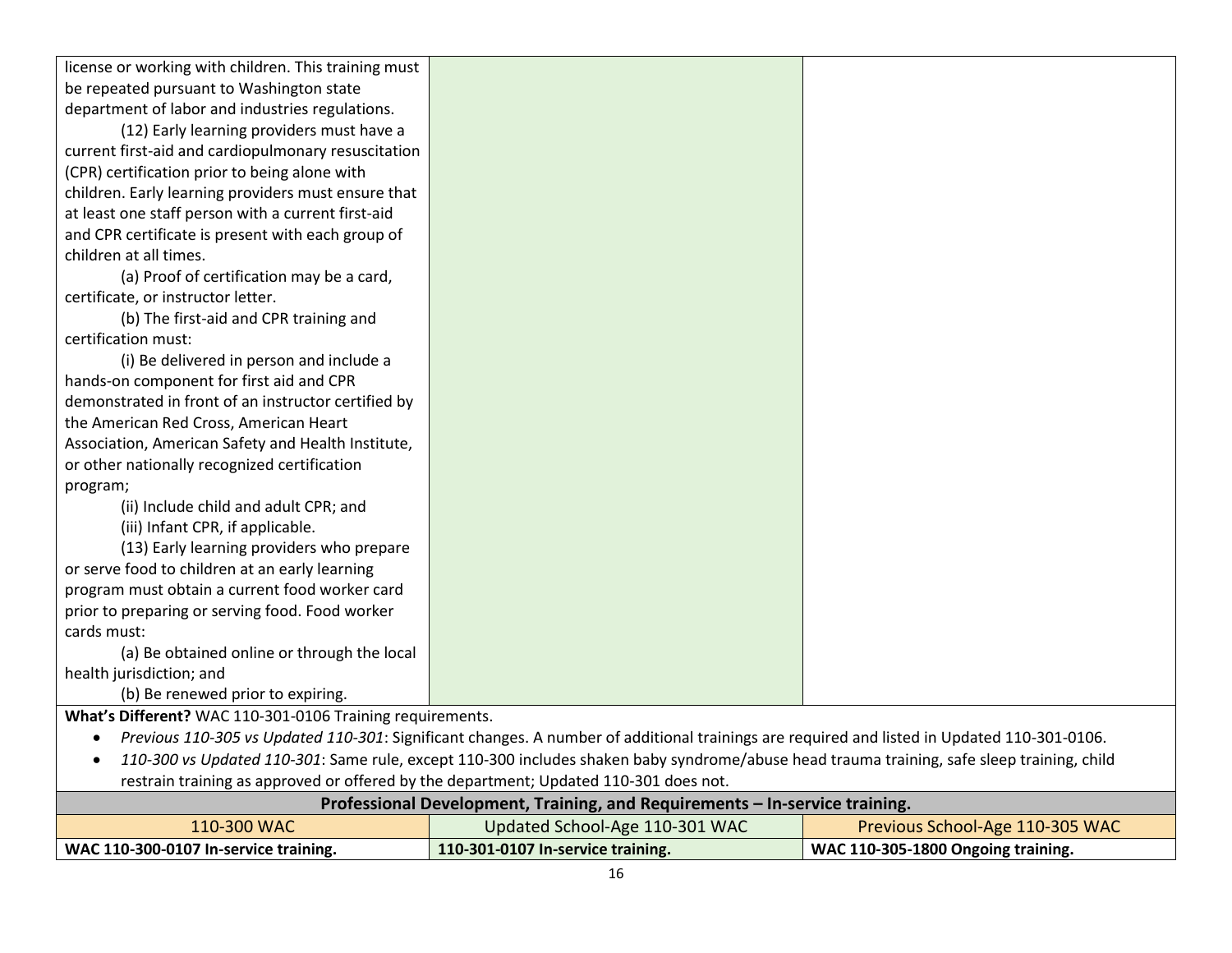(1) An early learning provider must complete ten hours of annual in-service training after twelve months of cumulative employment.

(a) Family home licensees, center directors, assistant directors, program supervisors, lead teachers, and assistant teachers must complete the department enhancing quality of early learning (EQEL) in-service training within thirty-six months of being hired in a licensed facility, unless the provider has completed a department approved alternative training. EQEL hours may count towards the ten hours of annual in-service training.

(b) Every thirty-six months, following the completion of EQEL or a department approved alternative training, family home licensees, center directors, assistant directors, and program supervisors, must complete a minimum of ten hours of in-service training "child development" and a minimum of ten hours of in-service training on "leadership practices."

(i) Child development training includes the following Washington state core competencies: Child growth and development, curriculum and learning environment, ongoing measurements of child progress, family and community partnerships, health, safety, nutrition, and interactions.

(ii) Leadership practices training includes the following Washington state core competencies: Program planning and development, professional development, and leadership.

(2) In-service training requirements of this chapter may be met by completing college courses that align with the Washington state core competencies. These courses must be delivered by

(1) Program directors, site directors, lead teachers, and assistant teachers must complete ten hours of annual in-service training after twelve months of cumulative employment.

(a) Every thirty-six months, program directors and site directors must complete a minimum of ten hours of in-service training on "leadership practices."

(i) Leadership practices training includes the following Washington state core competencies: Program planning and development, and professional development and leadership.

(2) In-service training requirements of this chapter may be met by completing college courses that align with the Washington state core competencies. These courses must be delivered by a postsecondary institution and approved by the department.

(3) Only five in-service training hours that exceed the requirements of subsection (1) of this section may be carried over from one calendar year to the next calendar year.

(1) The director, site coordinator and lead teachers must complete a minimum of ten hours of STARS ongoing training yearly.

(2) Any staff that exceeds the ten-hour ongoing training requirement in any year may carry over up to five hours of ongoing training toward meeting the next year's requirement.

(3) The training may include:

(a) Staff person's choice of training; and

(b) Department directed training.

(4) The program director and on-site coordinator must take five hours of training each year in program management and administration for the first two years in these positions.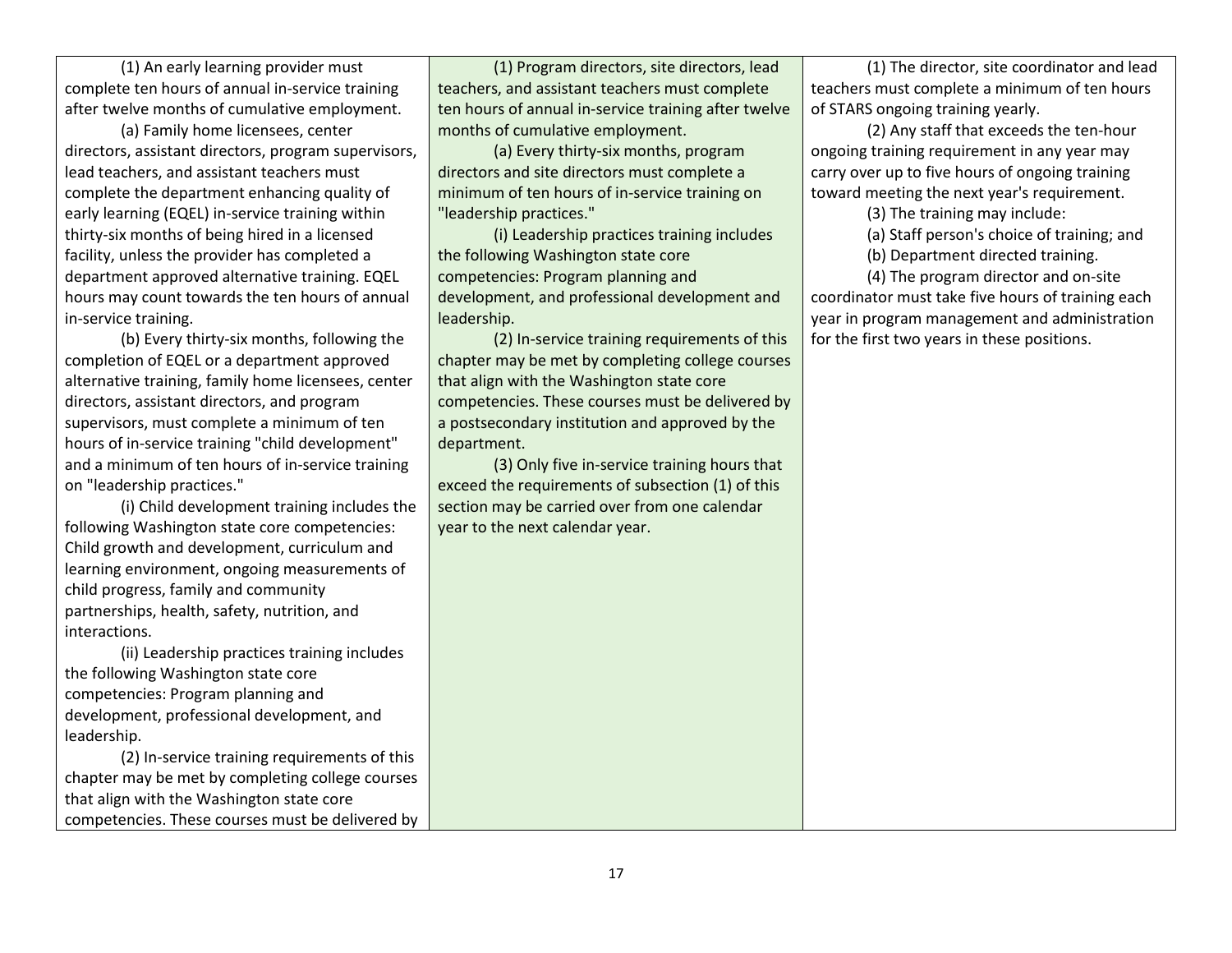| a postsecondary institution and approved by the<br>department.<br>(3) Only five in-service training hours that<br>exceed the requirements of subsection (1) of this<br>section may be carried over from one fiscal year to<br>the next fiscal year. |                                                                                                                                                   |                                                   |
|-----------------------------------------------------------------------------------------------------------------------------------------------------------------------------------------------------------------------------------------------------|---------------------------------------------------------------------------------------------------------------------------------------------------|---------------------------------------------------|
| What's Different? WAC 110-301-0107 In-service training.                                                                                                                                                                                             | Previous 110-305 vs Updated 110-301: Similar rules, except when the program director and site director must take the on-going leadership training |                                                   |
| (program management and administration training) is different.                                                                                                                                                                                      |                                                                                                                                                   |                                                   |
| $\bullet$                                                                                                                                                                                                                                           | 110-300 vs Updated 110-301: Same rule, except 110-300 requires the department enhancing quality of early learning (EQEL) in-service training;     |                                                   |
| Updated 110-301 does not.                                                                                                                                                                                                                           |                                                                                                                                                   |                                                   |
|                                                                                                                                                                                                                                                     | Professional Development, Training, and Requirements - Program based staff policies and training.                                                 |                                                   |
| 110-300 WAC                                                                                                                                                                                                                                         | Updated School-Age 110-301 WAC                                                                                                                    | Previous School-Age 110-305 WAC                   |
| WAC 110-300-0110 Program based staff policies                                                                                                                                                                                                       | 110-301-0110 Program based staff policies and                                                                                                     |                                                   |
| and training.                                                                                                                                                                                                                                       | training.                                                                                                                                         | WAC 110-305-1820 Program provided training.       |
| (1) An early learning provider must have                                                                                                                                                                                                            | (1) A school-age provider must have and                                                                                                           | The program staff must be provided with           |
| and follow written policies for early learning                                                                                                                                                                                                      | follow written policies for school-age program                                                                                                    | the following training:                           |
| program staff. Staff policies must include those                                                                                                                                                                                                    | staff. Staff policies must include those listed in                                                                                                | (1) Child/adolescent growth and                   |
| listed in subsections (2) and (3) of this section and                                                                                                                                                                                               | subsections (2) and (3) of this section and must be                                                                                               | development;                                      |
| must be reviewed and approved by the                                                                                                                                                                                                                | reviewed and approved by the department prior to                                                                                                  | (2) Learning environment and curriculum;          |
| department prior to issuing a provider's initial                                                                                                                                                                                                    | issuing a provider's initial license. The provider                                                                                                | (3) Child observation and assessment;             |
| license. Providers must notify the department                                                                                                                                                                                                       | must notify the department when substantial                                                                                                       | (4) Families, communities, and schools;           |
| when substantial changes are made.                                                                                                                                                                                                                  | changes are made.                                                                                                                                 | (5) Safety and wellness;                          |
| (2) Early learning program staff policies                                                                                                                                                                                                           |                                                                                                                                                   | (6) Interactions with children/youth;             |
| must include, but are not limited to:                                                                                                                                                                                                               | (2) School-age program staff policies must                                                                                                        | (7) Program planning and development;             |
| (a) All of the information in the parent or                                                                                                                                                                                                         | include, but are not limited to:                                                                                                                  | (8) Professional development and                  |
| guardian handbook except fees;                                                                                                                                                                                                                      | (a) All of the information in the parent or                                                                                                       | leadership;                                       |
| (b) Job descriptions, pay dates, and                                                                                                                                                                                                                | guardian handbook except fees;                                                                                                                    | (9) Cultural competency and                       |
| benefits;                                                                                                                                                                                                                                           | (b) Job descriptions, pay dates, and                                                                                                              | responsiveness;                                   |
| (c) Professional development expectations                                                                                                                                                                                                           | benefits;                                                                                                                                         | (10) Youth empowerment; and                       |
| and plans;                                                                                                                                                                                                                                          | (c) Professional development expectations                                                                                                         | (11) Other training as appropriate.               |
| (d) Expectations for attendance and                                                                                                                                                                                                                 | and plans;                                                                                                                                        |                                                   |
| conduct;                                                                                                                                                                                                                                            | (d) Expectations for attendance and                                                                                                               | WAC 110-301-2400 Program/operations policies.     |
| (e) Early learning program staff                                                                                                                                                                                                                    | conduct;                                                                                                                                          | (1) The child care program must have              |
| responsibilities for:                                                                                                                                                                                                                               | (e) School-age program staff                                                                                                                      | written program/operations policies that include: |
| (i) Child supervision requirements,                                                                                                                                                                                                                 | responsibilities for:                                                                                                                             | (a) All information in the parent/guardian        |
| including preventing children's access to                                                                                                                                                                                                           |                                                                                                                                                   | handbook under WAC 170-297-2375;                  |
| unlicensed space;                                                                                                                                                                                                                                   |                                                                                                                                                   |                                                   |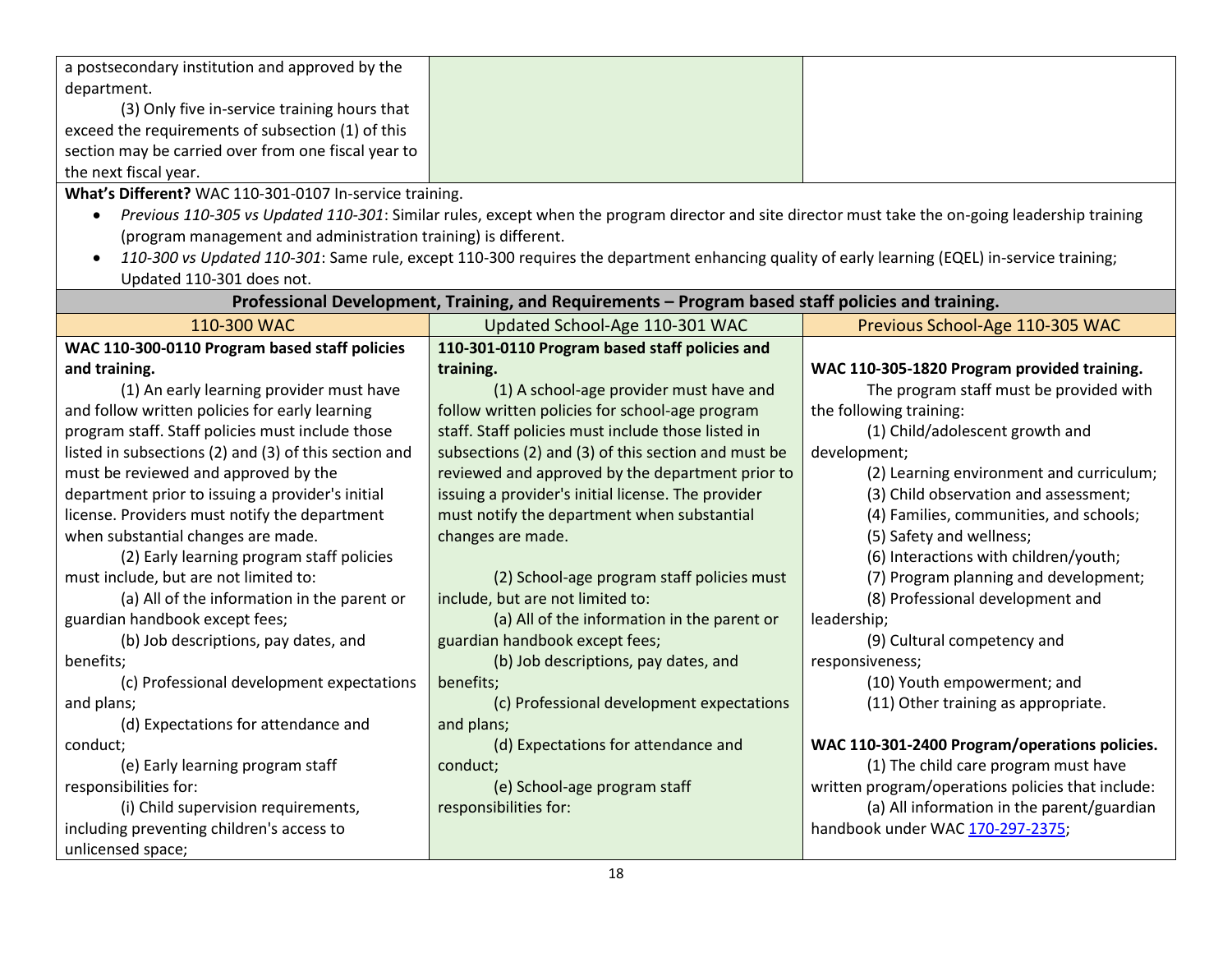| (ii) Child growth and development;                  | (i) Child supervision requirements,                  | (b) Plans to keep required program/staff             |
|-----------------------------------------------------|------------------------------------------------------|------------------------------------------------------|
| (iii) Developmentally appropriate                   | including preventing children's access to            | records current;                                     |
| curriculum;                                         | unlicensed space;                                    | (c) Child supervision requirements;                  |
| (iv) Teacher-child interaction;                     | (ii) Child growth and development;                   | (d) Mandatory reporting requirement of               |
| (v) Child protection, guidance, and                 | (iii) Developmentally appropriate                    | suspected child abuse and neglect and other          |
| discipline techniques;                              | curriculum and activities;                           | incidents under WAC 170-297-2300;                    |
| (vi) Safe sleep practices, if applicable;           | (iv) Teacher-child interaction;                      | (e) A plan for off-site field trips;                 |
| (vii) Food service practices;                       | (v) Child protection, guidance, and                  | (f) A plan for transporting children;                |
| (viii) Off-site field trips, if applicable;         | discipline techniques;                               | (g) Medical emergency, fire, disaster and            |
| (ix) Transporting children, if applicable;          | (vi) Food service practices;                         | evacuation responsibilities;                         |
| (x) Health, safety, and sanitization                | (vii) Off-site field trips, if applicable;           | (h) Guidance and discipline                          |
| procedures;                                         | (viii) Transporting children, if applicable;         | responsibilities; and                                |
| (xi) Medication management procedures;              | (ix) Health, safety, and sanitization                | (i) A plan for staff to include:                     |
| (xii) Medical emergencies, fire, disaster           | procedures;                                          | (i) Staff responsibilities;                          |
| evacuation and emergency preparedness plans;        | (x) Medication management procedures;                | (ii) Staff training;                                 |
| (xiii) Mandatory reporting of suspected             | (xi) Medical emergencies, fire, disaster             | (iii) Staff expectations; and                        |
| child abuse, neglect, and exploitation, per RCW     | evacuation and emergency preparedness plans;         | (iv) Professional development.                       |
| 26.44.020 and 26.44.030 and all other reporting     | (xii) Mandatory reporting of suspected               | (2) Program/operations policies may be               |
| requirements;                                       | child abuse, neglect, and exploitation, pursuant     | integrated with staff policies required under WAC    |
| (xiv) Implementation of child's individual          | RCW 26.44.020 and 26.44.030 and all other            | 170-297-2425 in a single written policy document.    |
| health care or special needs plan;                  | reporting requirements;                              |                                                      |
| (xv) Following nonsmoking, vaping, alcohol          | (xiii) Implementation of child's individual          | WAC 110-305-2425 Staff policies.                     |
| and drug regulations;                               | health care or special needs plan;                   | (1) The child care program must have                 |
| (xvi) Overnight care, if applicable;                | (xiv) Following nonsmoking, vaping,                  | written staff policies and provide training on the   |
| (xvii) Religious, equity and cultural               | alcohol, and drug regulations;                       | policies to all staff and volunteers. Staff policies |
| responsiveness;                                     | (xv) Religious, equity, and cultural                 | must include:                                        |
| (xviii) Nondiscrimination;                          | responsiveness;                                      | (a) All the information in the                       |
| (xviv) Planned daily activities and routines.       | (xvi) Nondiscrimination;                             | parent/guardian handbook under WAC 170-297-          |
| (f) Staff responsibilities if the family home       | (xvii) Planned daily activities and routines;        | 2375, except fees;                                   |
| licensee, center director, assistant director, or   | and                                                  | (b) A plan for keeping staff records current         |
| program supervisor is absent from the early         | (xviii) Evening and overnight care, if               | including:                                           |
| learning program;                                   | applicable.                                          | (i) Completed background check forms and             |
| (g) A plan that includes how both                   | (f) Staff responsibilities if the program            | department clearance letters;                        |
| administrative and child caretaking duties are met  | director or site director is absent from the school- | (ii) First-aid and CPR certification;                |
| when a job requires such dual responsibilities; and | age program;                                         | (iii) TB test results;                               |
| (h) Observation, evaluation, and feedback           | (g) A plan that includes how both                    | (iv) Required training and professional              |
| policies.                                           | administrative and child caretaking duties are met   | development for staff persons; and                   |
|                                                     | when a job requires such dual responsibilities; and  |                                                      |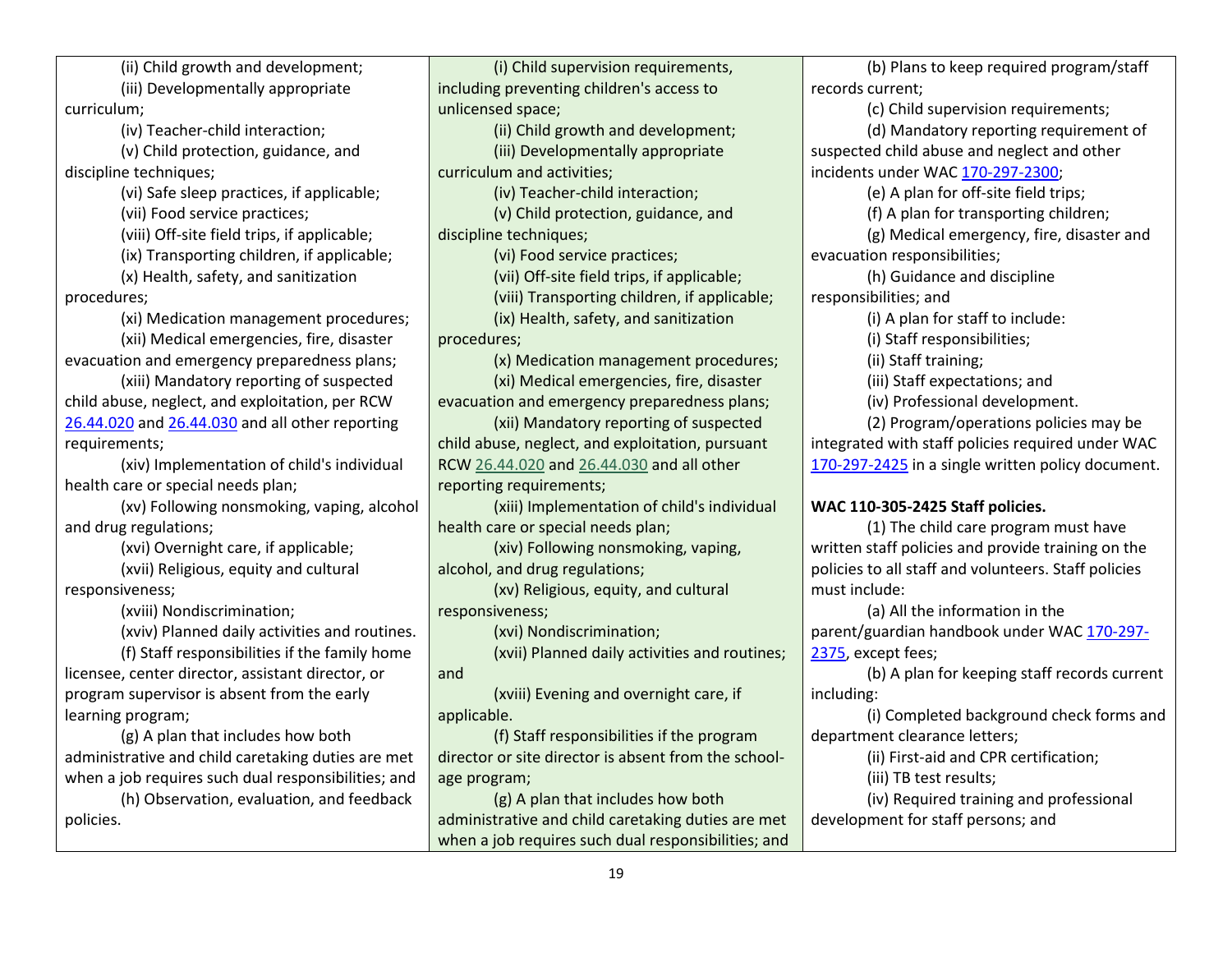| (3) An early learning provider must have             | (h) Observation, evaluation, and feedback          | (v) Training that the licensee must provide       |
|------------------------------------------------------|----------------------------------------------------|---------------------------------------------------|
| and follow written policies requiring staff working, | policies.                                          | to staff;                                         |
| transitioning, or covering breaks with the same      | (3) A school-age provider must have and            | (c) Job descriptions;                             |
| classroom or group of children to share applicable   | follow written policies requiring staff working,   | (d) Staff responsibilities for:                   |
| information with each other on a daily basis         | transitioning, or covering breaks with the same    | (i) Child supervision requirements;               |
| regarding:                                           | classroom or group of children to share applicable | (ii) Guidance/discipline techniques;              |
| (a) A child's health needs, allergies and            | information with each other on a daily basis       | (iii) Food service practices;                     |
| medication;                                          | regarding:                                         | (iv) Off-site field trips;                        |
| (b) Any change in a child's daily schedule;          | (a) A child's health needs, allergies, and         | (v) Transporting children;                        |
| (c) Significant educational or                       | medication;                                        | (vi) Health, safety and sanitization              |
| developmental information;                           | (b) Any change in a child's daily schedule;        | procedures;                                       |
| (d) Any communications from the family;              | (c) Significant educational or                     | (vii) Medical emergencies, fire, disaster         |
| and                                                  | developmental information;                         | and evacuations; and                              |
| (e) Information to be shared with the                | (d) Any communications from the family;            | (viii) Mandatory reporting of suspected           |
| family.                                              | and                                                | child abuse and neglect.                          |
| (4) An early learning provider must                  | (e) Information to be shared with the              | (2) The licensee or designee must keep            |
| develop, deliver, and document the delivery of       | family.                                            | documentation of all staff training on policies.  |
| early learning staff training specific to the early  | (4) A school-age provider must develop,            | (3) Staff policies may be integrated with         |
| learning program and premises.                       | deliver, and document the delivery of school-age   | program/operations policies required under WAC    |
| (a) Training topics must include:                    | staff training specific to the school-age program  | 170-297-2400 in a single written policy document. |
| (i) Staff policies listed in subsections (2)         | and premises.                                      |                                                   |
| and (3) of this section;                             | (a) Training topics must include:                  | WAC 110-301-5800 Orientation for staff.           |
| (ii) Chapter 43.216 RCW; and                         | (i) Staff policies listed in subsections (2)       | (1) The licensee or designee must provide         |
| (iii) Chapters 110-300 and 110-06 WAC.               | and (3) of this section;                           | a program orientation to all new staff on:        |
| (b) Training must be updated with changes            | (ii) Chapter 43.216 RCW; and                       | (a) Licensing standards in this chapter;          |
| in program policies and state or federal             | (iii) Chapters 110-301 and 110-06 WAC.             | (b) The program's policies and procedures;        |
| regulations.                                         | (b) Training must be updated with changes          | (c) Goals and philosophy of the program;          |
|                                                      | in program policies and state or federal           | (d) Planned daily activities and routines;        |
|                                                      | regulations.                                       | (e) Age-appropriate child guidance and            |
|                                                      |                                                    | behavior management methods;                      |

20

(f) Child abuse and neglect prevention, detection, and reporting policies and procedures; (g) Special health and developmental

needs of individual children if applicable; (h) Fire prevention, emergency preparedness and safety procedures; and (i) Personnel policies.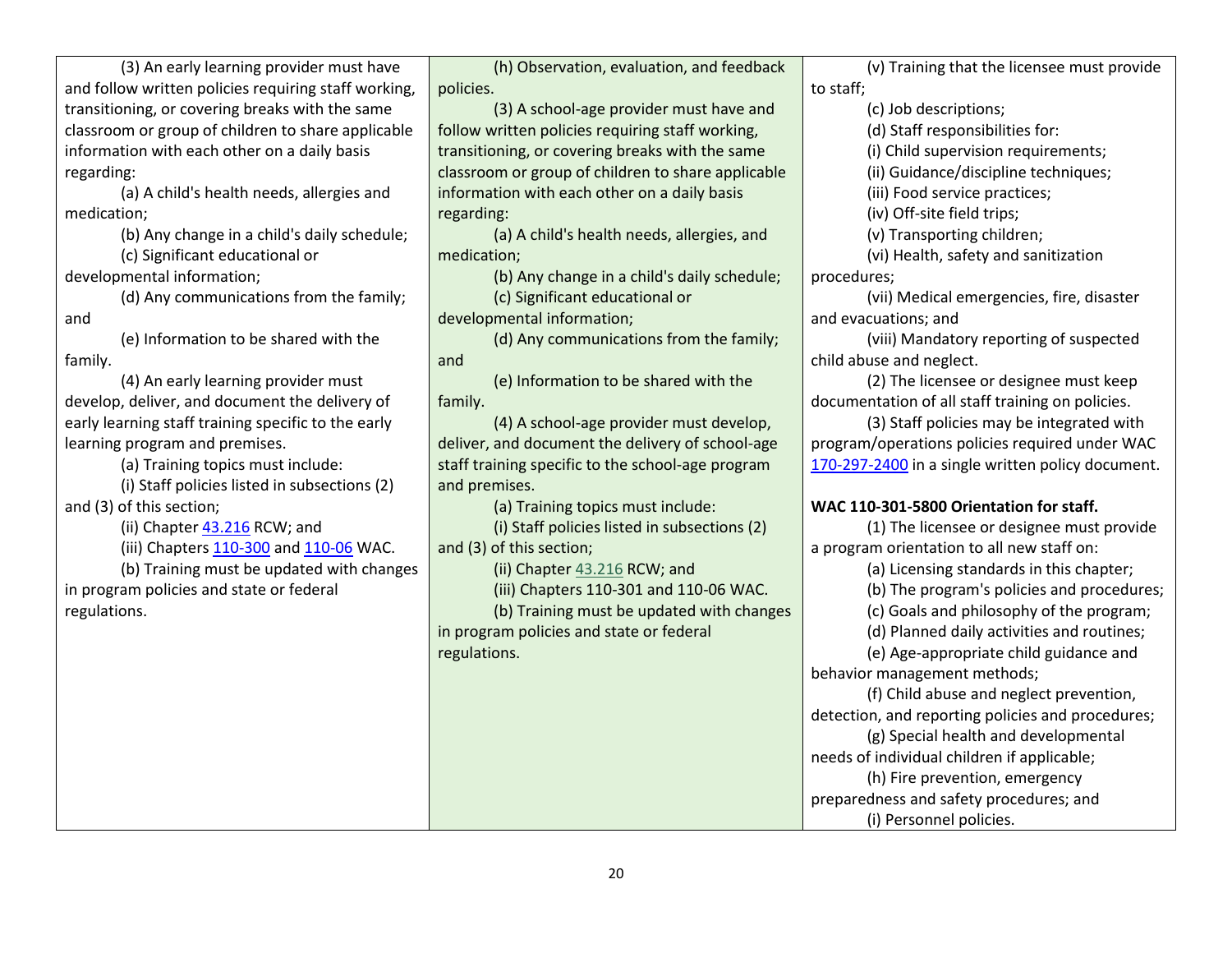|  | (2) The licensee or designee must                  |
|--|----------------------------------------------------|
|  | document when the training occurred and identify   |
|  | the staff that received the training.              |
|  |                                                    |
|  | WAC 110-305-6275 Abuse and neglect-                |
|  | Protection and training.                           |
|  | (1) The licensee and program staff must:           |
|  | (a) Protect children in care from all forms        |
|  | of child abuse or neglect as defined in RCW        |
|  | 26.44.020; and                                     |
|  | (b) Report suspected or actual abuse or            |
|  | neglect as required under RCW 26.44.030 to DSHS    |
|  | children's administration intake (child protective |
|  | services) or law enforcement.                      |
|  | (2) The licensee or designee must provide          |
|  | training for program staff and volunteers on:      |
|  | (a) Prevention of child abuse and neglect          |
|  | as defined in RCW 26.44.020; and                   |
|  | (b) Mandatory reporting requirements               |
|  | under RCW 26.44.030.                               |

**What's Different?** WAC 110-301-0110 Program based staff policies and training.

*Previous 110-305 vs Updated 110-301*: Similar rules.

*110-300 vs Updated 110-301*: Same rule, except 110-300 includes safe sleep and overnight care; Updated 110-301 does not.

| Professional Development, Training, and Requirements - Staff oversight. |                                                     |                                                    |
|-------------------------------------------------------------------------|-----------------------------------------------------|----------------------------------------------------|
| 110-300 WAC                                                             | Updated School-Age 110-301 WAC                      | Previous School-Age 110-305 WAC                    |
| WAC 110-300-0111 Staff oversight.                                       | 110-301-0111 Staff oversight.                       | WAC 110-305-1925 Assistants and volunteers--       |
| (1) An early learning provider who                                      | (1) A school-age provider who oversees              | Supervision.                                       |
| oversees staff must:                                                    | staff must:                                         | (1) The licensee or designee is responsible        |
| (a) Establish a work plan with clear                                    | (a) Establish a work plan with clear                | for supervision of program staff.                  |
| expectations;                                                           | expectations;                                       | (2) The licensee or designee must be               |
| (b) Be aware of what staff members are                                  | (b) Be aware of what staff members are              | aware of what staff are doing and available and    |
| doing; and                                                              | doing; and                                          | able to respond if the need arises to protect the  |
| (c) Be available and able to respond in an                              | (c) Be available and able to respond in an          | health and safety of the children.                 |
| emergency as needed to protect the health and                           | emergency as needed to protect the health and       | (3) When supervising assistants and                |
| safety of children in care.                                             | safety of children in care.                         | volunteers, the licensee or designee must be       |
| (2) When the family home licensee, center                               | (2) When the program director, site                 | within visual or auditory range of an assistant or |
| director, assistant director, program supervisor,                       | director, lead teacher, or assistant teacher is the | volunteer.                                         |
| lead teacher, or assistant teacher is the only staff                    | only staff supervising an aide or volunteer, the    |                                                    |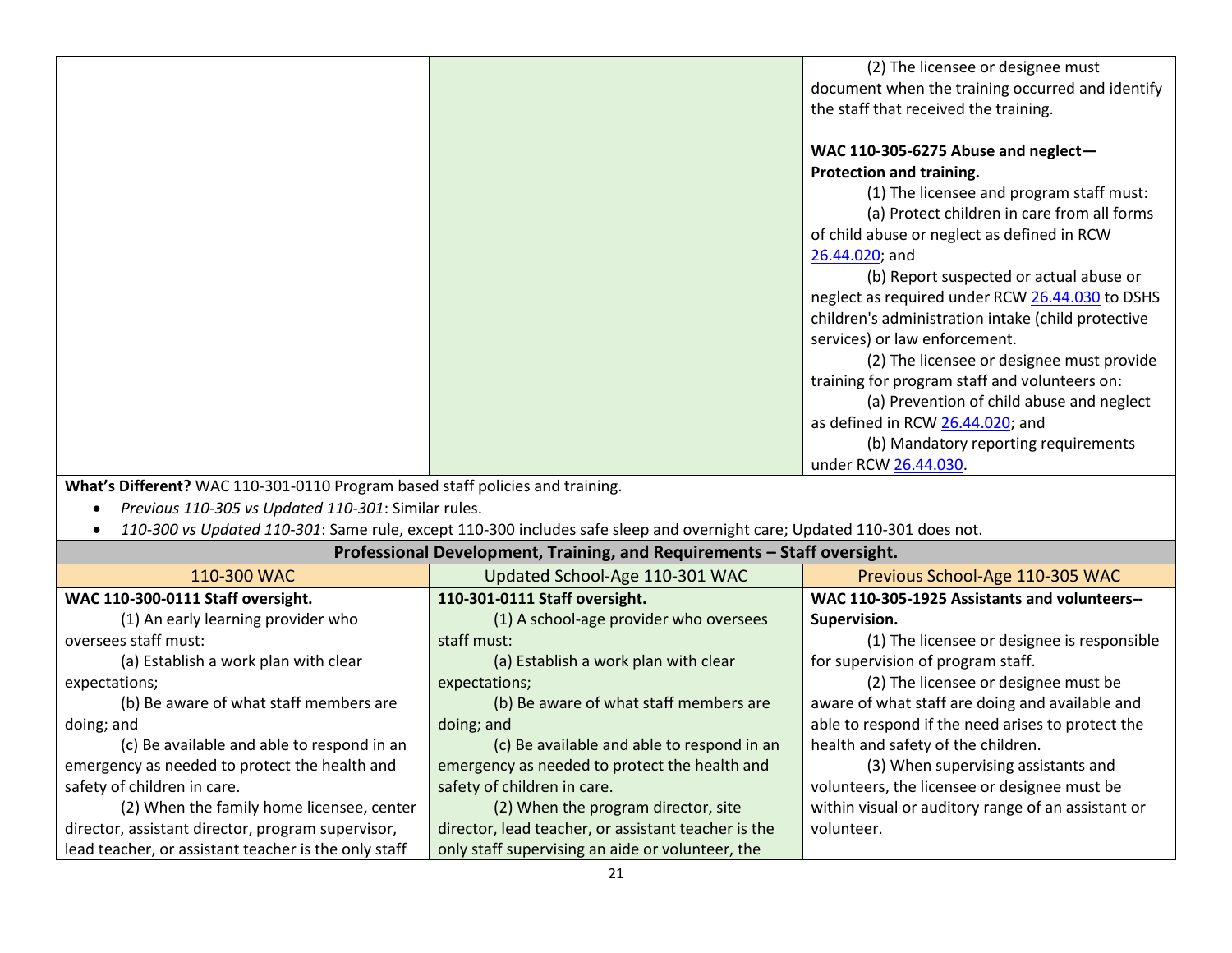| supervising an aide or volunteer, the aide or       | aide or volunteer may be out of the supervisor's | <b>WAC 110-305-1745 Staff meetings</b>                         |
|-----------------------------------------------------|--------------------------------------------------|----------------------------------------------------------------|
| volunteer may be out of the supervisor's visual and | visual and auditory range only when the aide,    | Staff meetings must be conducted no less than                  |
| auditory range only when the aide, volunteer or     | volunteer or supervisor is attending to personal | twice per calendar year for planning and program               |
| supervisor is attending to personal needs.          | needs.                                           | operation. Written documentation of the staff                  |
|                                                     |                                                  | <sup>1</sup> meetings, including content and attendees of each |
|                                                     |                                                  | meeting, must be kept on file.                                 |

**What's Different?** WAC 110-301-0111 Staff oversight.

 *Previous 110-305 vs Updated 110-301*: Similar rules. Previous 110-305-1745 requires staff meetings; Updated 110-301 does not have a rule about staff meetings.

*110-300 vs Updated 110-301*: Same rule.

| Professional Development, Training, and Requirements - Staff records. |                                                     |                                                 |
|-----------------------------------------------------------------------|-----------------------------------------------------|-------------------------------------------------|
| 110-300 WAC                                                           | <b>Updated School-Age WAC</b>                       | Previous School-Age 110-305 WAC                 |
| WAC 110-300-0115 Staff records.                                       | 110-301-0115 Staff records.                         | WAC 110-305-0115 Staff records.                 |
| (1) An early learning provider must                                   | (1) A school-age provider must establish a          | Records for each staff person must include      |
| establish a records system for themselves,                            | records system for themselves, staff, and           | documentation of:                               |
| household members, staff, and volunteers that                         | volunteers that complies with the requirements of   | (1) Current first aid, child and adult CPR      |
| complies with the requirements of this chapter.                       | this chapter. School-age program staff records      | training certification;                         |
| Early learning program staff records must be:                         | must be:                                            | (2) Bloodborne pathogens training               |
| (a) Verified by the licensee, center                                  | (a) Verified by the licensee, program               | certification;                                  |
| director, assistant director, or program supervisor;                  | director or site director;                          | (3) HIV/AIDS training certification;            |
| (b) Entered and maintained in the                                     | (b) Entered and maintained in the                   | (4) TB test results or documentation as         |
| electronic workforce registry, if applicable. Paper                   | electronic workforce registry, if applicable. Paper | required under WAC 170-297-1750;                |
| records may be discarded once entered into the                        | records may be discarded once entered into the      | (5) Current state food worker card for staff    |
| electronic workforce registry and confirmed by the                    | electronic workforce registry and confirmed by the  | if required under WAC 170-297-7675;             |
| department;                                                           | department;                                         | (6) Completed background check form if          |
| (c) Updated to delete staff names from the                            | (c) Updated to delete staff names from the          | applicable under WAC 170-297-1200 and a copy of |
| electronic workforce registry when no longer                          | electronic workforce registry when they are no      | the department-issued authorization letter;     |
| employed at the early learning program; and                           | longer employed at the school-age; and              |                                                 |
| (d) Kept on-site or in the program's                                  | (d) Kept on-site or in the program's                |                                                 |
| administrative office in a manner that allows the                     | administrative office in a manner that allows the   |                                                 |
| department to review the records.                                     | department to review the records.                   |                                                 |
| (2) Records for each early learning                                   | (2) Records for each school-age provider            |                                                 |
| provider and staff member must include:                               | and staff member must include:                      |                                                 |
| (a) First and last name;                                              | (a) First and last name;                            |                                                 |
| (b) Date of birth;                                                    | (b) Date of birth;                                  |                                                 |
| (c) Job title;                                                        | (c) Job title;                                      |                                                 |
| (d) First and last day of employment, if                              | (d) First and last day of employment, if            |                                                 |
| applicable;                                                           | applicable; and                                     |                                                 |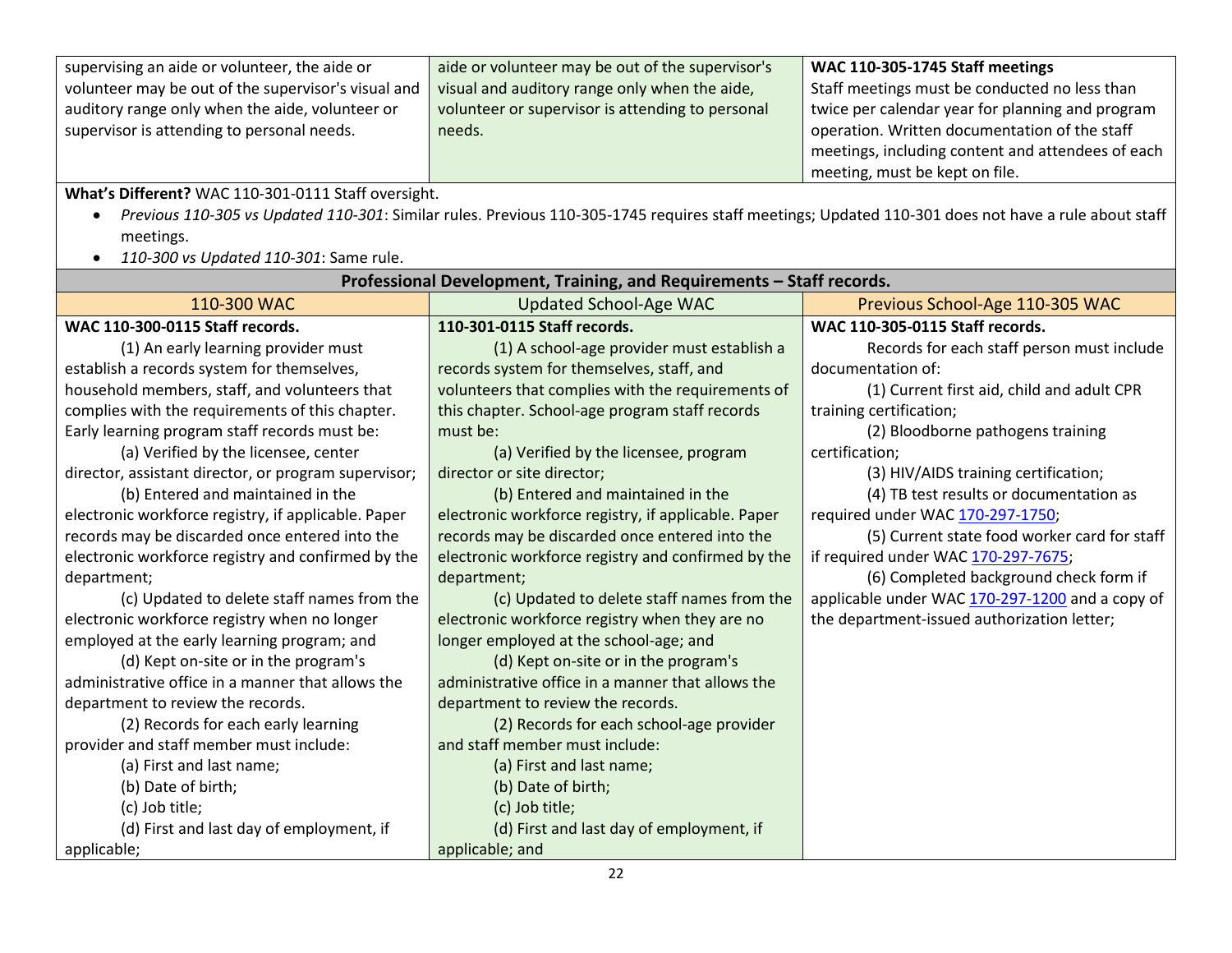| (e) Proof of professional credentials,              | (e) Proof of professional credentials,                                                                                  | (7) Copy of a current government issued         |
|-----------------------------------------------------|-------------------------------------------------------------------------------------------------------------------------|-------------------------------------------------|
| requirements, and training for each early learning  | requirements, and training for each school-age                                                                          | picture identification;                         |
| staff member, pursuant to WAC 110-300-0100          | staff member, pursuant to WAC 110-301-0100                                                                              | (8) Emergency contact information;              |
| through 110-300-0110.                               | through 110-301-0110.                                                                                                   | (9) Completed application form or resume        |
| (3) A licensee, center director, assistant          | (3) A licensee, program director, or site                                                                               | for staff when hired;                           |
| director, or program supervisor must maintain the   | director must maintain the following records for                                                                        | (10) Documentation for staff of:                |
| following records for each early learning provider  | each school-age provider and program staff in a                                                                         | (a) Basic STARS training;                       |
| and program staff in a confidential manner. These   | confidential manner. These records must be                                                                              | (b) Ongoing training completed; and             |
| records must be reviewable by the department        | reviewable by the department and must include at                                                                        | (c) Registration in MERIT;                      |
| and must include at a minimum:                      | a minimum:                                                                                                              | (11) Record of training provided to staff       |
| (a) A copy of current government issued             | (a) A copy of current government issued                                                                                 | and volunteers.                                 |
| photo identification;                               | photo identification;                                                                                                   |                                                 |
| (b) Emergency contact information;                  | (b) Emergency contact information;                                                                                      |                                                 |
| (c) Completed employment application or             | (c) Completed employment application or                                                                                 |                                                 |
| resume;                                             | resume;                                                                                                                 |                                                 |
| (d) Annual observation, evaluation, and             | (d) Annual observation, evaluation, and                                                                                 |                                                 |
| feedback information;                               | feedback information;                                                                                                   |                                                 |
| (e) The licensee's Social Security number,          | (e) The licensee's Social Security number,                                                                              |                                                 |
| federal EIN, or a written document stating the      | federal employer identification number, or a                                                                            |                                                 |
| licensee does not possess either; and               | written document stating the licensee does not                                                                          |                                                 |
| (f) Immunization records including                  | possess either; and                                                                                                     |                                                 |
| exemption documents (center early learning          | (f) Immunization records including                                                                                      |                                                 |
| programs only).                                     | exemption documents.                                                                                                    |                                                 |
| What's Different? WAC 110-301-0115 Staff records.   |                                                                                                                         |                                                 |
| Previous 110-305 vs Updated 110-301: Similar rules. |                                                                                                                         |                                                 |
| 110-300 vs Updated 110-301: Same rule.              |                                                                                                                         |                                                 |
|                                                     | Professional Development, Training, and Requirements - Providing for personal, professional, and health needs of staff. |                                                 |
| 110-300 WAC                                         | Updated School-Age 110-301 WAC                                                                                          | Previous School-Age 110-305 WAC                 |
| WAC 110-300-0120 Providing for personal,            | 110-301-0120 Providing for personal,                                                                                    | WAC 110-305-2775 Telephone.                     |
| professional, and health needs of staff.            | professional, and health needs of staff.                                                                                | (1) The licensee must have a working            |
| (1) A licensee must provide for the                 | (1) A licensee must provide for the                                                                                     | telephone in the licensed space.                |
| personal and professional needs of staff by:        | personal and professional needs of staff by:                                                                            |                                                 |
| (a) Having a secure place to store personal         | (a) Having a place to store personal                                                                                    | WAC 110-305-3210 Contagious disease             |
| belongings that is inaccessible to children;        | belongings that is inaccessible to children;                                                                            | procedure.                                      |
| (b) Having a readily accessible phone to            | (b) Having a readily accessible phone to                                                                                | (1) When a licensee or program staff            |
| use for emergency calls or to contact the parents   | use for emergency calls or to contact the parents                                                                       | person becomes aware that any program staff     |
| of enrolled children; and                           | and guardians of enrolled children; and                                                                                 | person or child in care has been diagnosed with |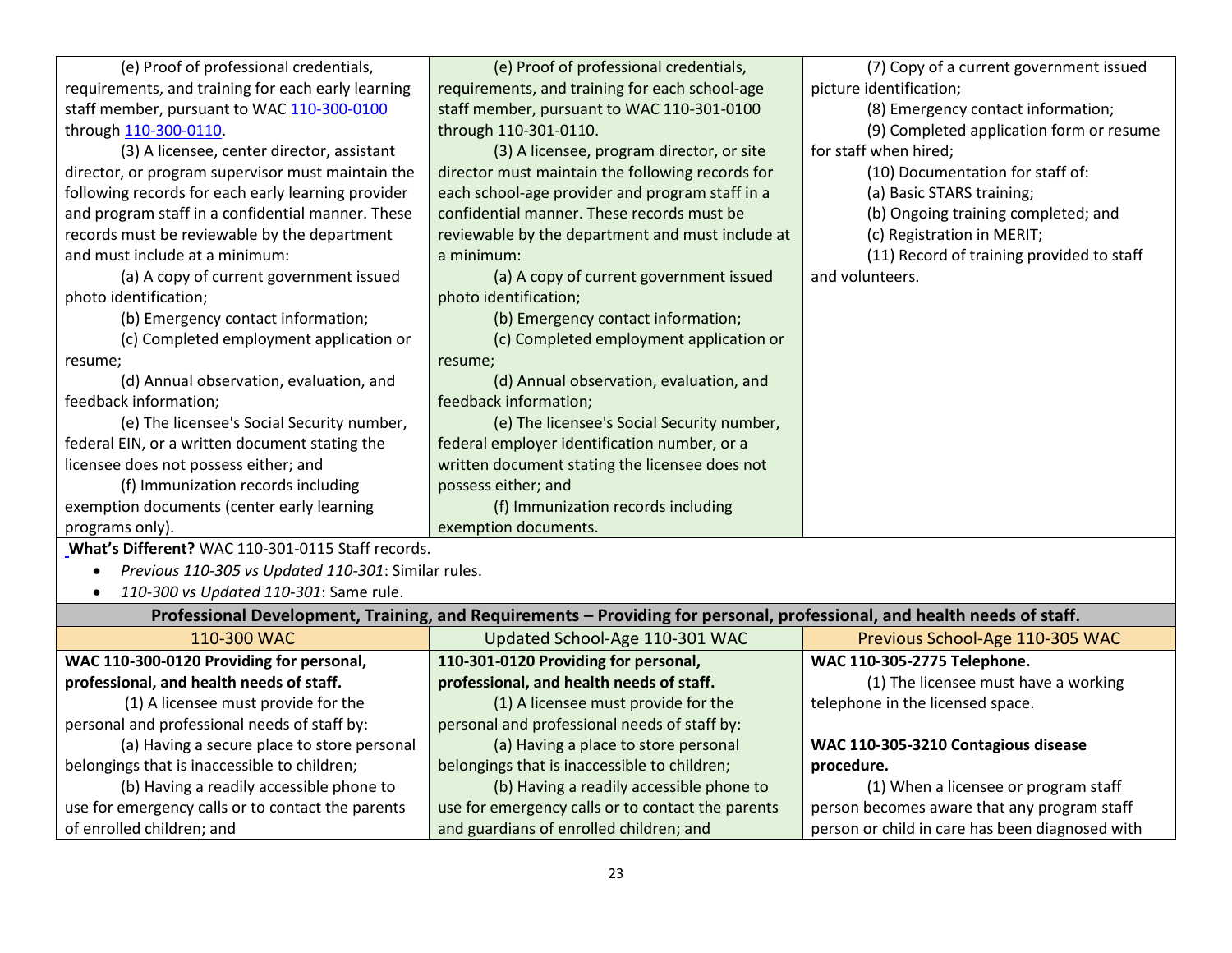(c) Providing file and storage space for professional materials.

(2) An early learning provider must be excluded from the early learning premises when that provider's illness or condition poses a risk of spreading a harmful disease or compromising the health and safety of others. The illnesses and conditions that require a staff member to be excluded are pursuant to WA[C 110-300-0205.](https://app.leg.wa.gov/wac/default.aspx?cite=110-300&full=true#110-300-0205)

(3) If a staff person has not been vaccinated, or shown documented immunity to a vaccine preventable disease, that person may be required by the local health jurisdiction or the department to remain off-site during an outbreak of a contagious disease described in WAC [246-110-](https://app.leg.wa.gov/wac/default.aspx?cite=246-110-010) [010.](https://app.leg.wa.gov/wac/default.aspx?cite=246-110-010) A center early learning program staff person or volunteer who has not been vaccinated against measles, mumps, and rubella or shown proof of immunity from measles must not be allowed on the center early learning premises except as provided in (a) and (b) of this subsection.

(a) A center early learning program may allow a person to be employed or volunteer on the center early learning premises for up to thirty calendar days if the person signs a written attestation that the employee or volunteer has received the measles, mumps, and rubella vaccine, or is immune from measles, but requires additional time to obtain and provide his or her immunization records. The required records must include immunization records indicating the employee or volunteer has received the measles, mumps, and rubella vaccine; or records that show proof of immunity from measles through documentation of laboratory evidence of antibody titer or a health care provider's attestation of the person's history of measles sufficient to provide immunity against measles.

(c) Providing file and storage space for professional materials.

(2) A school-age provider must be excluded from the school-age premises when that provider's illness or condition poses a risk of spreading a harmful disease or compromising the health and safety of others. The illnesses and conditions that require a staff member to be excluded are pursuant to WAC 110-301-0205.

(3) If a staff person has not been vaccinated, or shown documented immunity to a vaccine preventable disease, that person may be required by the local health jurisdiction or the department to remain off-site during an outbreak of a contagious disease described in WAC [246-110-](https://app.leg.wa.gov/wac/default.aspx?cite=246-110-010) [010.](https://app.leg.wa.gov/wac/default.aspx?cite=246-110-010) A school-age program staff person or volunteer who has not been vaccinated against measles, mumps, and rubella or shown proof of immunity from measles must not be allowed on the school-age premises except as provided in (a) and (b) of this subsection.

(a) A school-age program may allow a person to be employed or volunteer on the schoolage premises for up to thirty calendar days if the person signs a written attestation that the employee or volunteer has received the measles, mumps, and rubella vaccine, or is immune from measles, but requires additional time to obtain and provide their immunization records. The required records must include immunization records indicating the employee or volunteer has received the measles, mumps, and rubella vaccine; or records that show proof of immunity from measles through documentation of laboratory evidence of antibody titer or a health care provider's attestation of the person's history of measles sufficient to provide immunity against measles.

any of the contagious diseases as defined in WAC [246-110-010,](https://app.leg.wa.gov/wac/default.aspx?cite=246-110-010) the licensee or designee must:

(a) Notify parents or guardians of each of the children in care within twenty-four hours; and

(b) Follow the health policy before providing care or before readmitting the program staff person or child into the child care.

(2) The licensee's health policy must include provisions for excluding or separating a child or program staff person with a contagious disease. Children with any of the following symptoms must be excluded from care until guidelines permit readmission:

(a) Fever of one hundred one degrees Fahrenheit or higher measured orally, or one hundred degrees Fahrenheit or higher measured under the armpit (axially), if the individual also has:

(i) Earache; (ii) Headache; (iii) Sore throat; (iv) Rash; or (v) Fatigue that prevents the individual from participating in regular activities; (b) Vomiting that occurs two or more

times in a twenty-four hour period;

(c) Diarrhea with three or more watery stools, or one bloody stool, in a twenty-four hour period; or

(d) Drainage of thick mucus or pus from the eye.